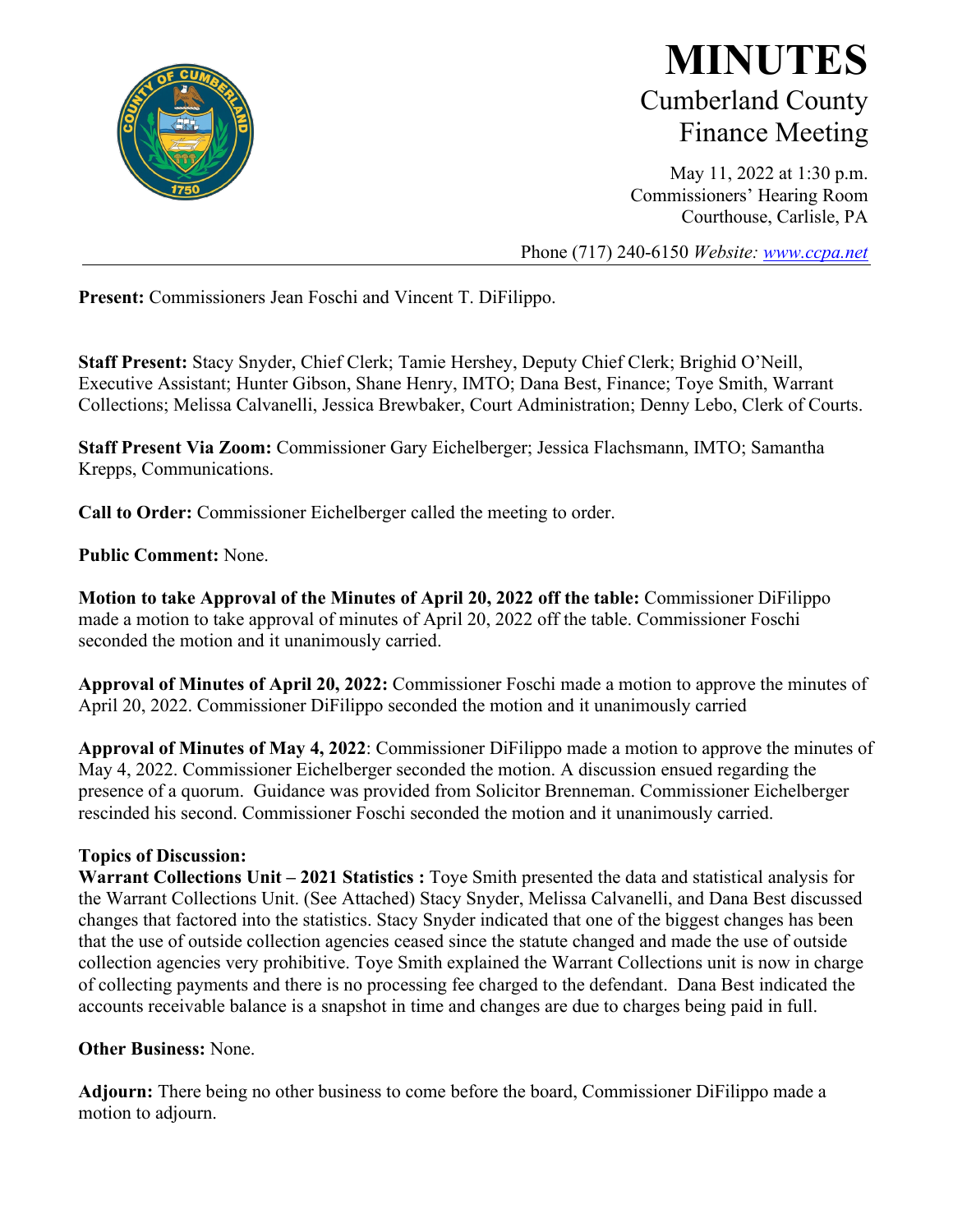Respectfully Submitted,

Brighid O'Neill Executive Assistant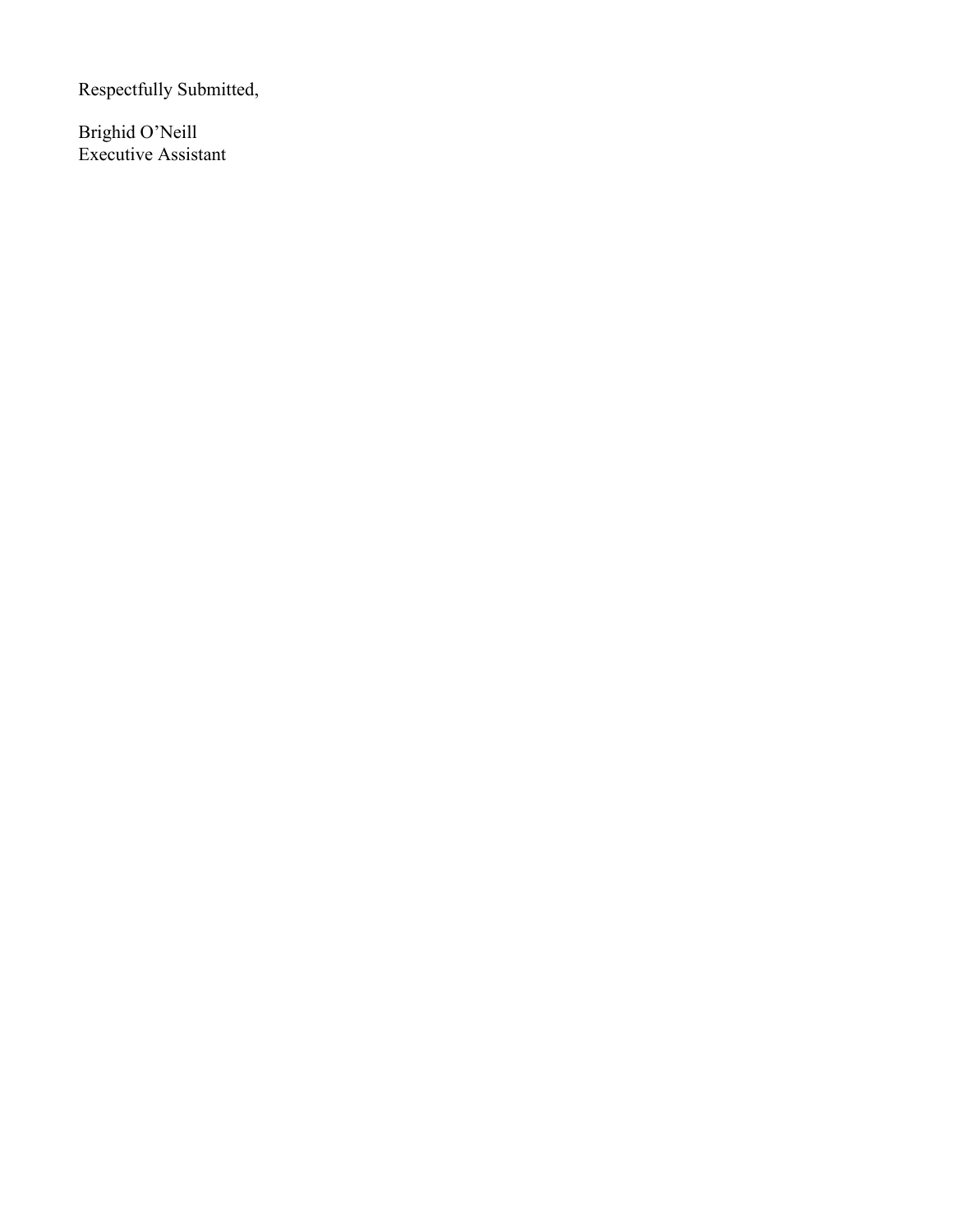

# **Warrant Collections Unit**

# Data and Statistical Analysis

Collections Advisory Group

May 11, 2022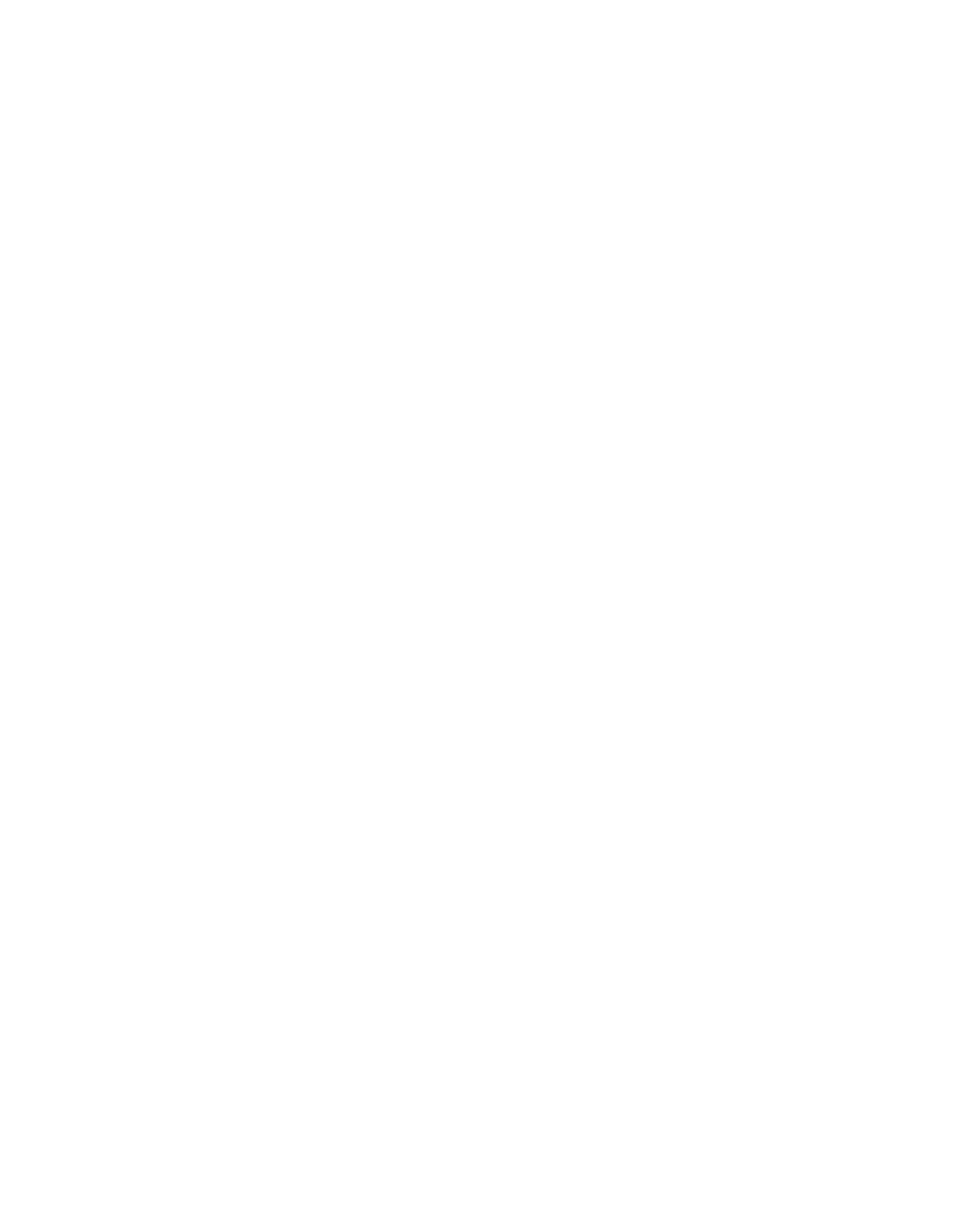# <span id="page-4-0"></span>**Table of Contents**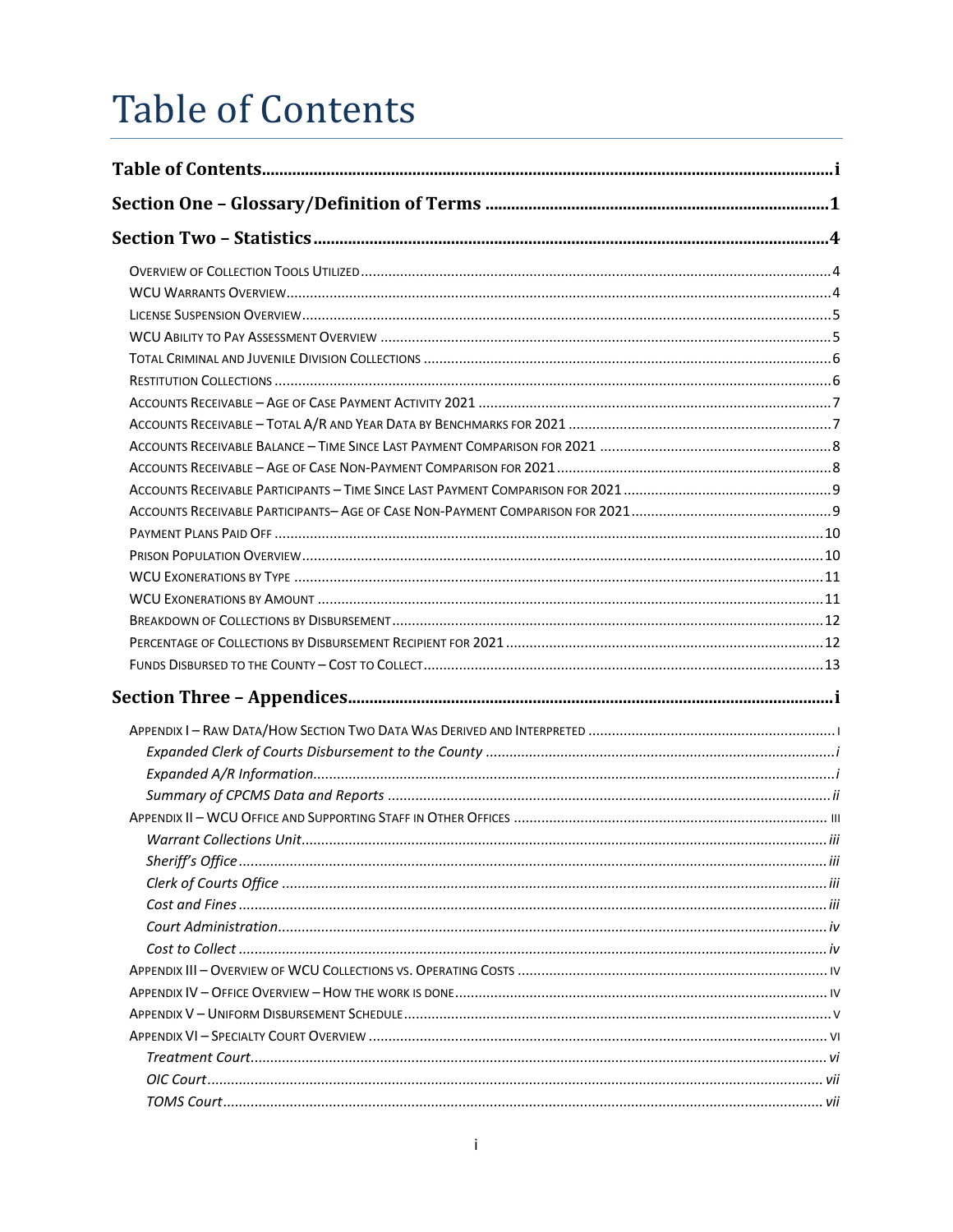## <span id="page-5-0"></span>Section One – Glossary/Definition of Terms

Administrative Hearings – Hearings held with the caseworkers of the Warrant Collections Unit with the objective to collect payment so the defendant can avoid coming to the hearing or to discuss next steps with the defendant.

Collections Court – Collections Court is a regularly scheduled court with a Common Pleas Judge presiding. It is used when payment plans, dunning letters, and administrative hearings have been unsuccessful. The Common Pleas Judge who presides has more tools to ensure defendants pay.

Constable – Constables are public officers elected or appointed to their positions. In Pennsylvania, a constable is a sworn Law Enforcement/Peace Officer who can make arrest for felony crimes and breaches of the peace committed in his/her presence or by warrant anywhere in the state. Cumberland County Warrant Collections Unit uses constables to serve and enforce failure to pay warrants only.

Collections Advisory Group (CAG) – Collections Advisory Group was formed in 2013 as an inter-departmental group tasked with reviewing collections practices in Cumberland County. The group reviewed past practices and recommended creating positions that would focus solely on collections practices and how to improve our process. These positions became the Warrant Collections Unit (WCU). The ongoing goal of the group is to ensure the successful collections of cost, fees, fines, and restitution on Cumberland County cases by lending support and expertise to the WCU. It is comprised of Court Appointed, Court-Related, and County Officials. The group meets bi-monthly with ad hoc meetings common as needs arise. The group was formed in 2013 as a result of lackluster collections performance in previous years.

Common Pleas Case Management System (CPCMS) – All criminal, miscellaneous, summary appeal, dependency, and delinquency court cases are managed in the statewide system. Financials for criminal and miscellaneous cases are also managed in the system. State mandates on strict reporting requirements from CPCMS make CPCMS use mandatory.

Cost, Fees, and Fines – These types of assessments are most often added to cases after sentencing but some are added at any time as they are assessed. Some costs, fees, and fines are costs associated with case management and tracking and are added during the lifecycle of the case as they are incurred. Others are set by the county or the state and are added uniformly across all cases while a subset of assessments are offense related. Offense related assessments are, in many instances, statutorily set with minimum and maximum values. The amount assessed in any given year is directly related to the number of cases filed, the severity of the cases, and the number of cases with what could be a high amount of restitution. For more information, see the Restitution definition.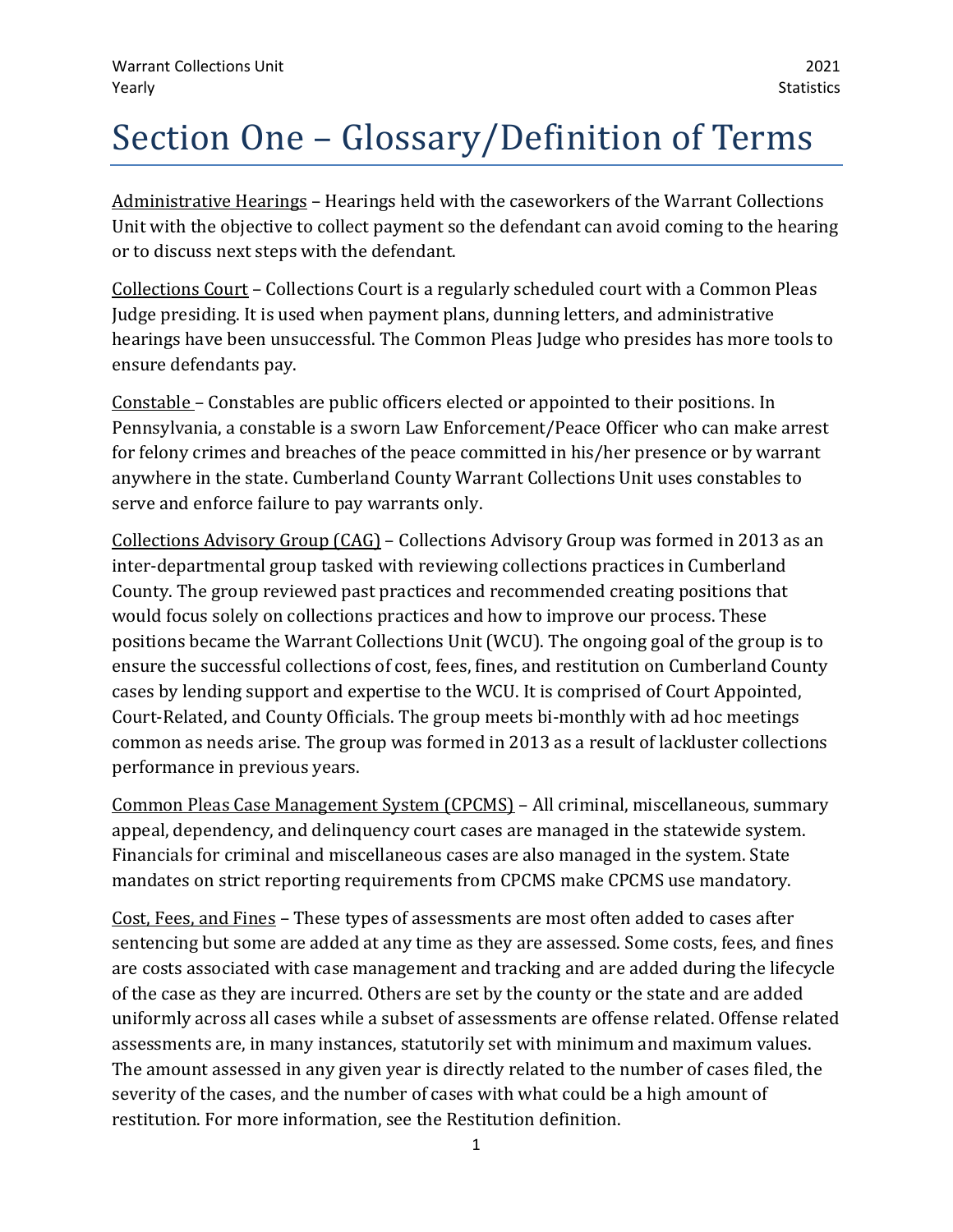DL Suspension – Pennsylvania statutes allow for the suspension of driver's licenses of those whose payments are in arrears. In Cumberland County, it is used for defendants who refuse any and all attempts to discuss their ability to pay. Suspension of driving privileges as well as the threat of suspension are both useful tools to ensure compliance with the payment plan and/or communications if there is an inability to pay. Please note there is a process by which PennDOT will allow for some driving privileges so a defendant can drive to and from work.

Dunning Letters – letters which can be generated from data entered and payments recorded in CPCMS (see below). The purpose of the letters is to inform a defendant that he or she is delinquent and provides the number of days delinquent and the amount owed to bring the account up to date. It is also possible to include hearing information on the letter.

Outside Collection Agency – A private company used by lenders, or creditors, to recover funds that are past due, or from accounts that are in default. Often, a creditor will hire a collection agency after it has made multiple failed attempts to collect its receivables. Cumberland County previously used three collection agencies. (1) MSB-Municipal Service Bureau, (2) CMC-Credit Management Company, & (3) NBC-National Bond and Collection Associates, Inc. The referral process ceased approximately two years ago when a court decision was handed down stating before a defendant's cases could be referred to a collection agency, the defendant must have an ability to pay hearing. For 2021, there were 881 cases "owned" by the collection agencies. During 2022, all cases will be returned from collections and will be worked locally by the case managers.

Payment Plan – A CPCMS tool that allows for a plan to be established that sets the amount owed and the due date for regular payments. The information can be generated, printed, and provided to the defendant once costs, fees, fines, and restitution are assessed. There are related tools in CPCMS to monitor the payment or lack thereof on payment plans and reports which provide eligible cases not on a payment plan. It is important to note that a defendant may have more than one case included in a payment plan. There are strict rules related to how monies are applied and disbursed. For more information, see the Uniform the Disbursement Schedule (UDS) definition. Because of these strict rules, when analyzing outstanding balances, it is important to analyze balances by payment plan as all cases for a defendant are added to the same payment plan.

Restitution – Restitution is monies assessed to a defendant to make a crime victim whole. These monies may be paid directly to a crime victim, they may be subrogated to an insurance company or to the crime victims compensation fund. Subrogation occurs when a crime victim is compensated so that the defendant must make the payor whole instead. Due to subrogation, the amount of restitution ordered may appear less than the original amount of restitution assessed in CPCMS. For more information, see the Cost, Fees, and Fines Definition or the Uniform Disbursement Schedule (UDS) definition.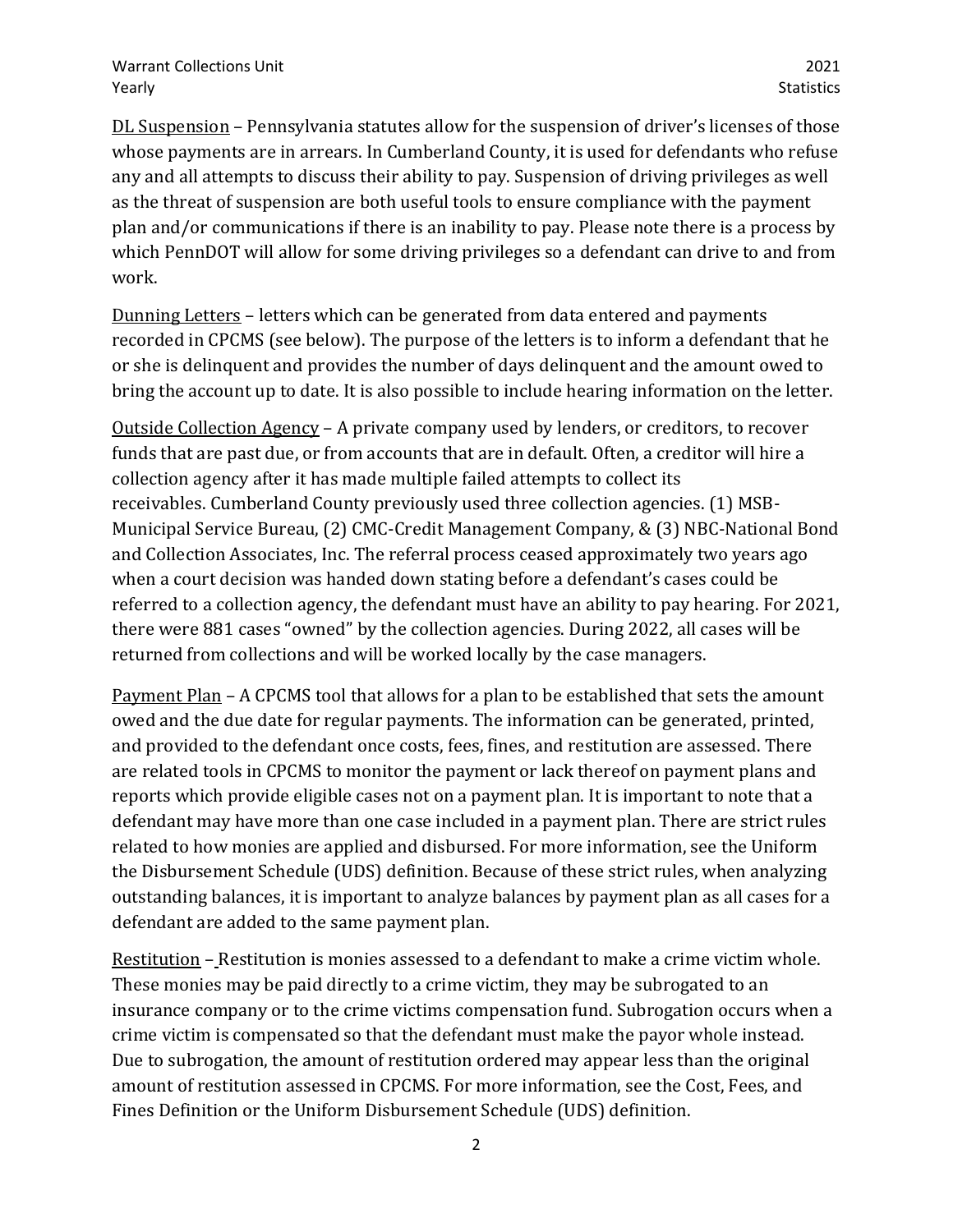Restitution Percentage – The percentage of each payment applied to restitution is set by each court. The Cumberland County Bench has determined crime victims are important and, therefore, has set the percentage of payments disbursed to restitution at 100%. That means that almost all monies collected will be applied to restitution until it has been paid in full.

Specialty Courts – Specialty Courts in Cumberland County are designed to provide support to individuals as they navigate the criminal justice system. While assessed costs, fees, fines, and when applicable, restitution, there are no attempts to collect monies until the defendant has reached or completed a certain phase of the specialty court. See [Appendix VI](#page-23-0) – [Specialty Court Overview](#page-23-0) for more information.

Uniform Disbursement Schedule (UDS) – The UDS was established by the Pennsylvania Supreme Court and governs how payments from defendants are collected and disbursed. While there are a few fees which are prioritized before restitution, the UDS is designed to ensure victims are made whole first and foremost. Each county has the option to order anywhere from 50% to 100% of payments be applied to restitution. In Cumberland County, the restitution percentage is ordered at 100% for individuals and 50% for businesses. When a defendant has more than one case on a payment plan, payments are applied to cases per the UDS with monies applied to the oldest case first. Because of the UDS, collections of costs, fees, fines, and restitution do not adhere to the traditional accounts receivable expectations. For more information, see the Costs, Fees, and Fines definition, the Payment Plan definition, and the Restitution definition.

Warrant – A document issued by a legal or government official authorizing the police or some other body to make an arrest, search premises, or carry out some other action relating to the administration of justice.

Warrant Collections Unit – Warrant Collections Unit (WCU) is a Court Appointed Office with the sole purpose to ensure the successful collections of costs, fees, fines, and restitution from defendants on Cumberland County cases. They work with the Bench, other Court Appointed Offices, Court Related Offices, and County Departments to fulfill their task.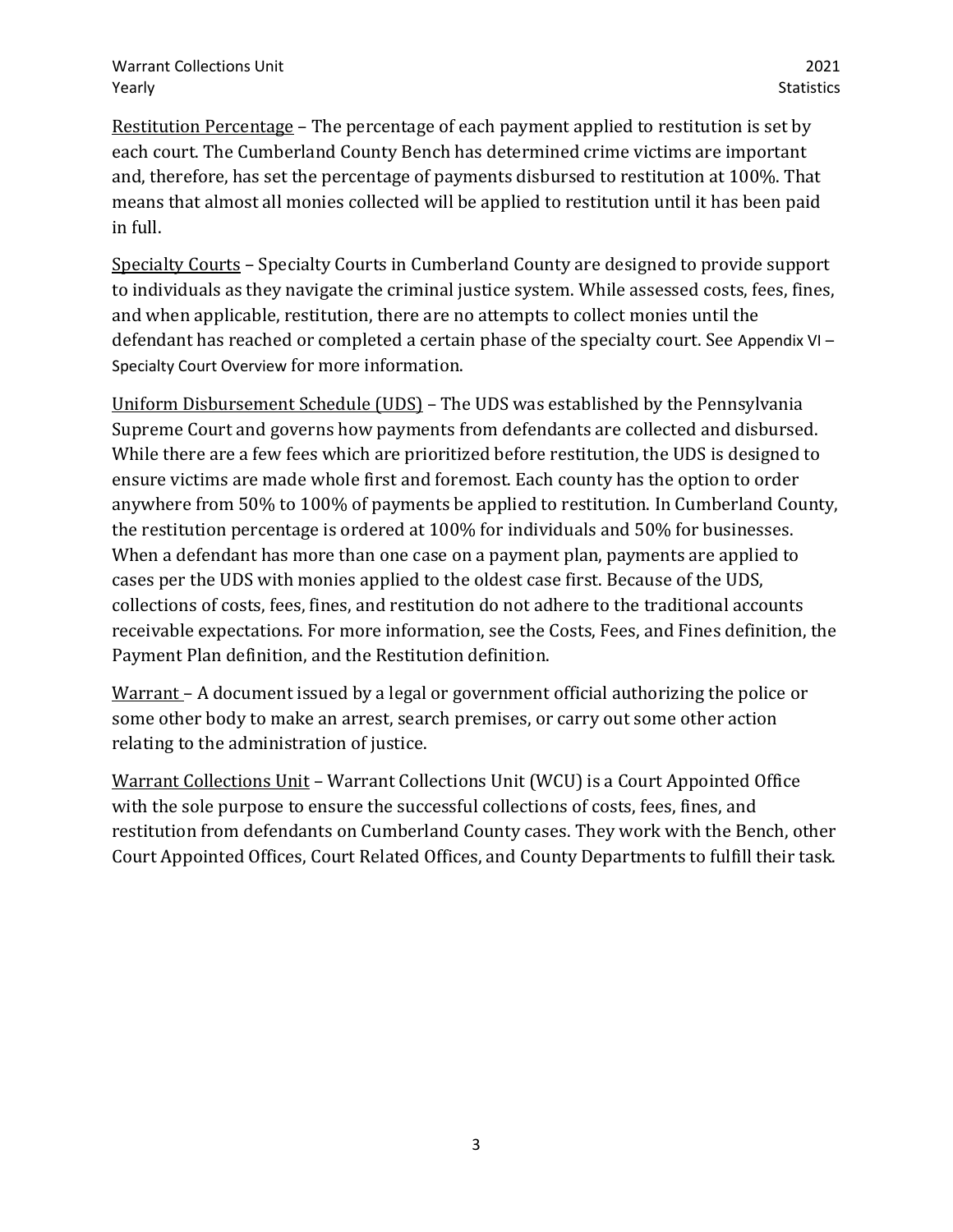## <span id="page-8-0"></span>Section Two – Statistics

<span id="page-8-1"></span>

NOTE: Administrative hearings & collections court were not operational in 2017 & were curtailed in 2020.



## <span id="page-8-2"></span>**WCU Warrants Overview**

NOTE: Not all data was tracked in 2017 & no warrants were issued or pursued due to covid in 2021.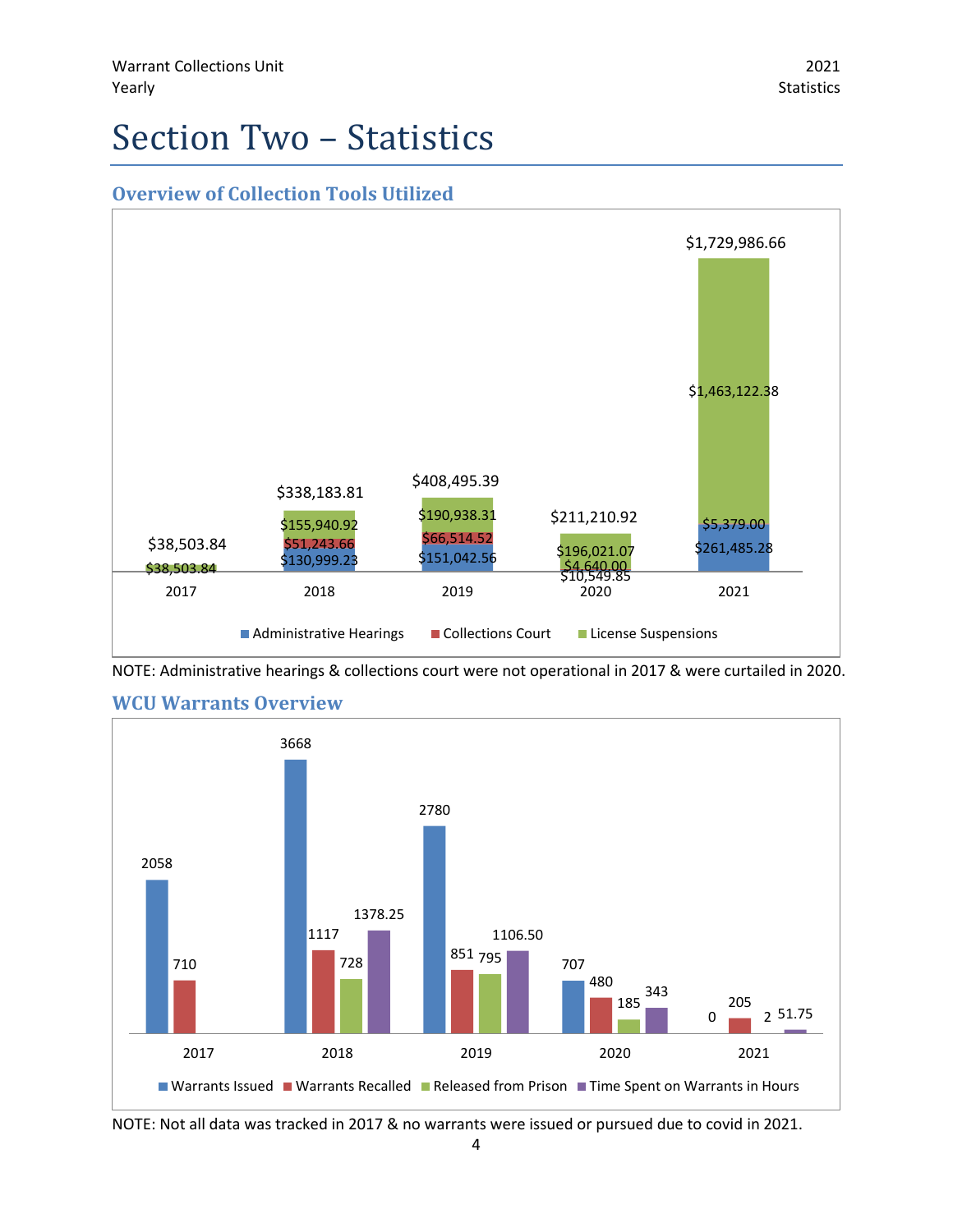## <span id="page-9-0"></span>**License Suspension Overview**



## <span id="page-9-1"></span>**WCU Ability to Pay Assessment Overview**



NOTE: Assessments, on average, take 15 minutes to complete.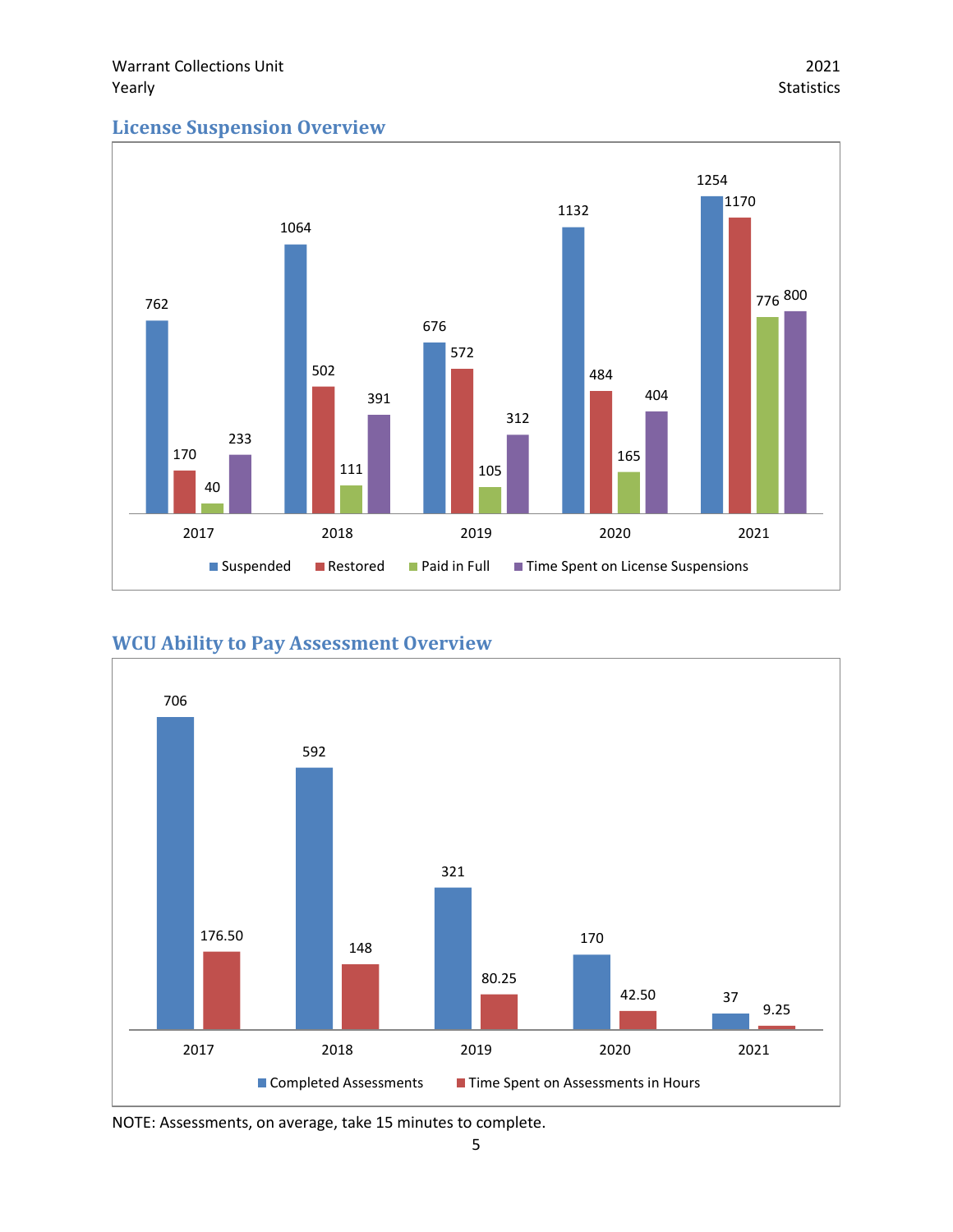

## <span id="page-10-0"></span>**Total Criminal and Juvenile Division Collections**

NOTE: This includes all collected monies, even monies collected and escrowed to be applied at a later date. The amount is calculated on the first working day of the next year.



## <span id="page-10-1"></span>**Restitution Collections**

6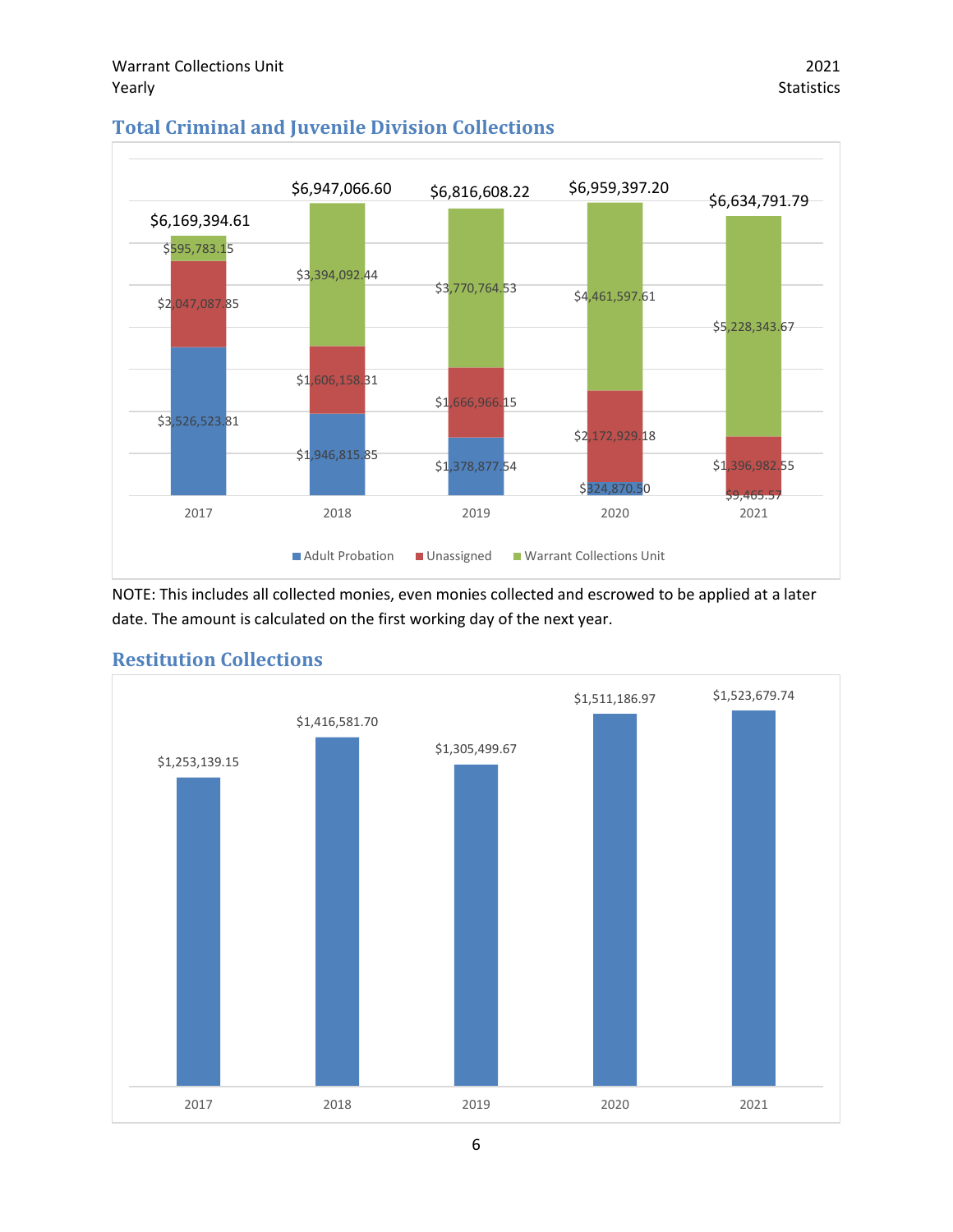<span id="page-11-0"></span>



<span id="page-11-1"></span>**Accounts Receivable – Total A/R and Year Data by Benchmarks for 2021**

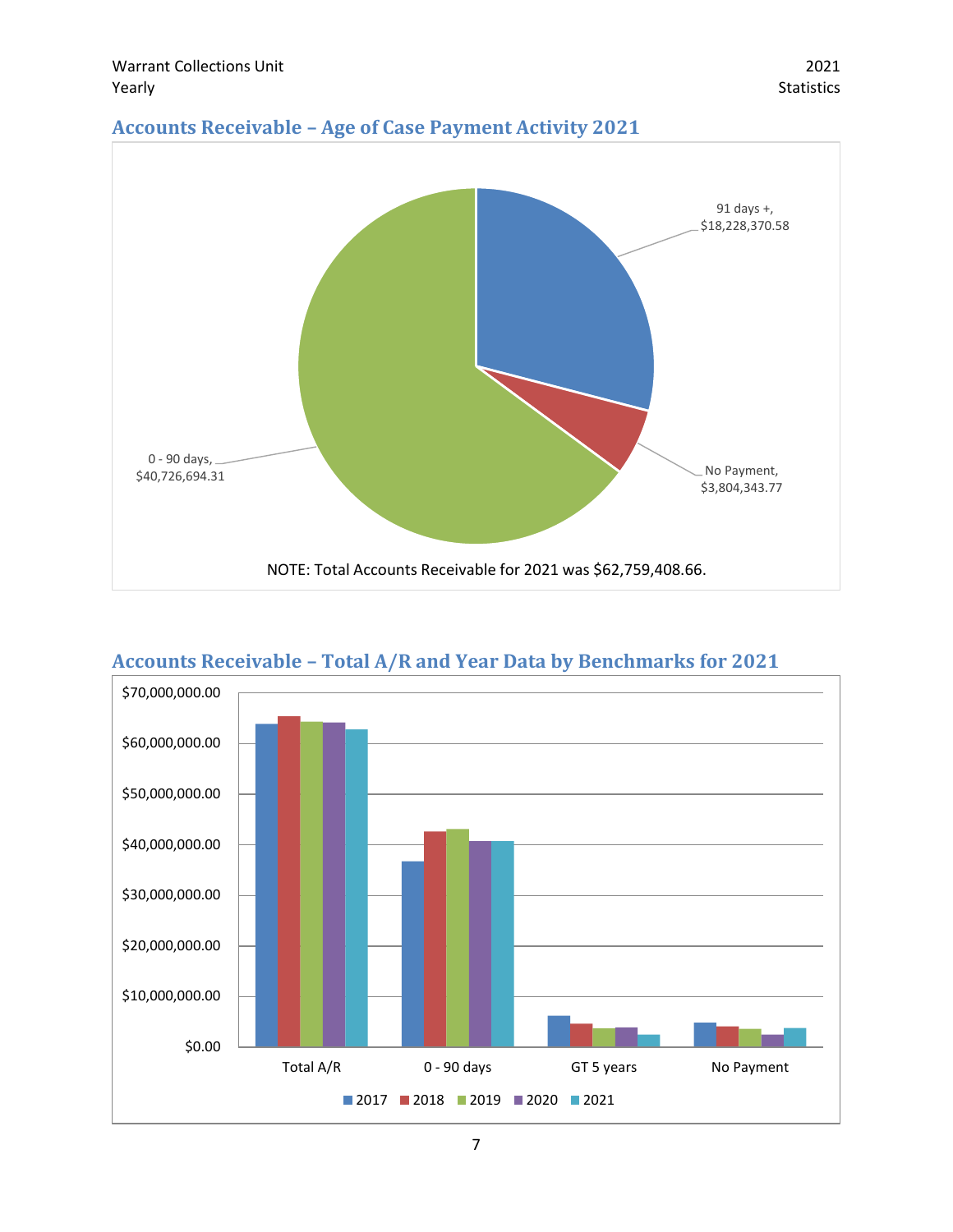

## <span id="page-12-0"></span>**Accounts Receivable Balance – Time Since Last Payment Comparison for 2021**

## <span id="page-12-1"></span>**Accounts Receivable – Age of Case Non-Payment Comparison for 2021**

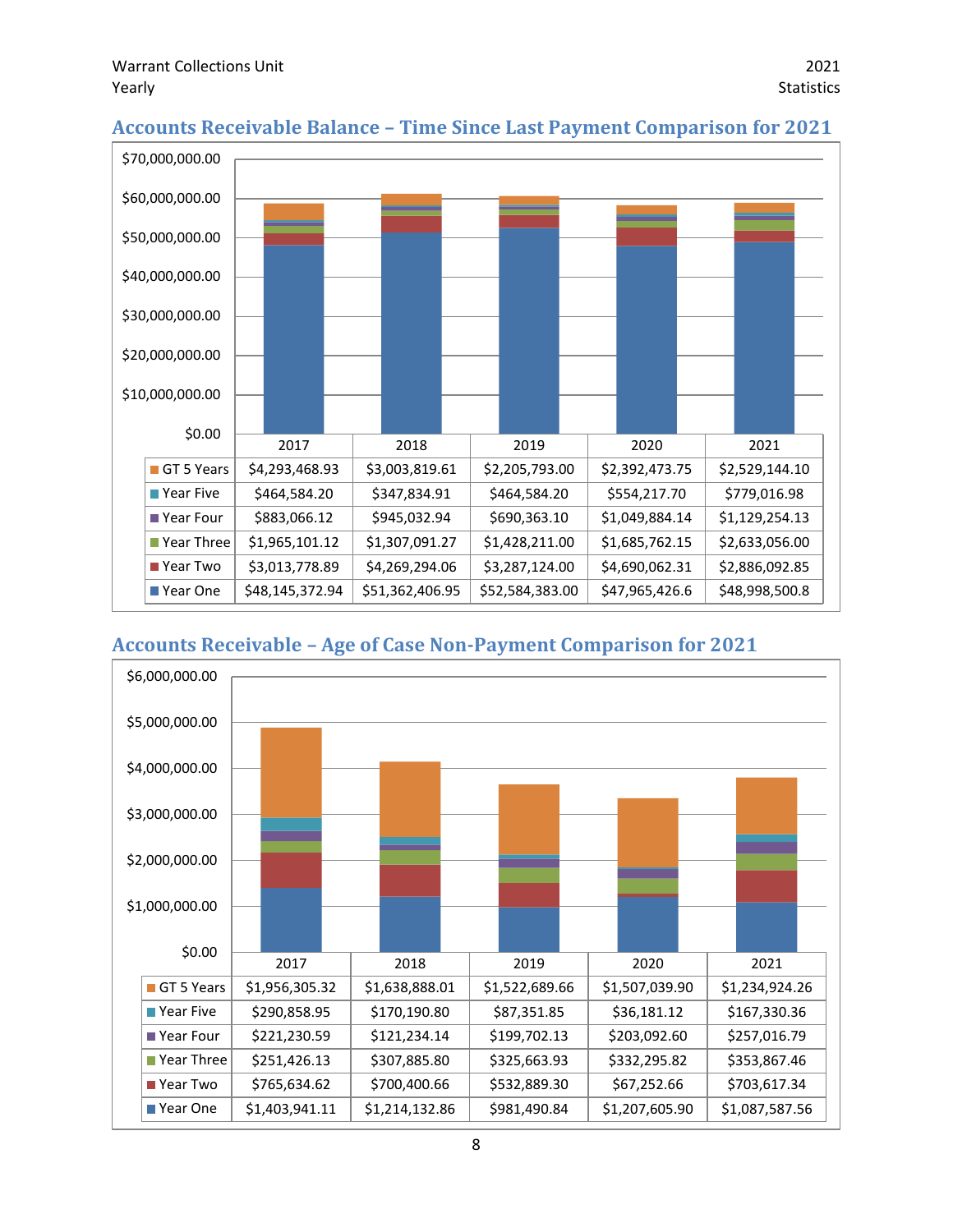

### <span id="page-13-0"></span>**Accounts Receivable Participants – Time Since Last Payment Comparison for 2021**

## <span id="page-13-1"></span>**Accounts Receivable Participants– Age of Case Non-Payment Comparison for 2021**

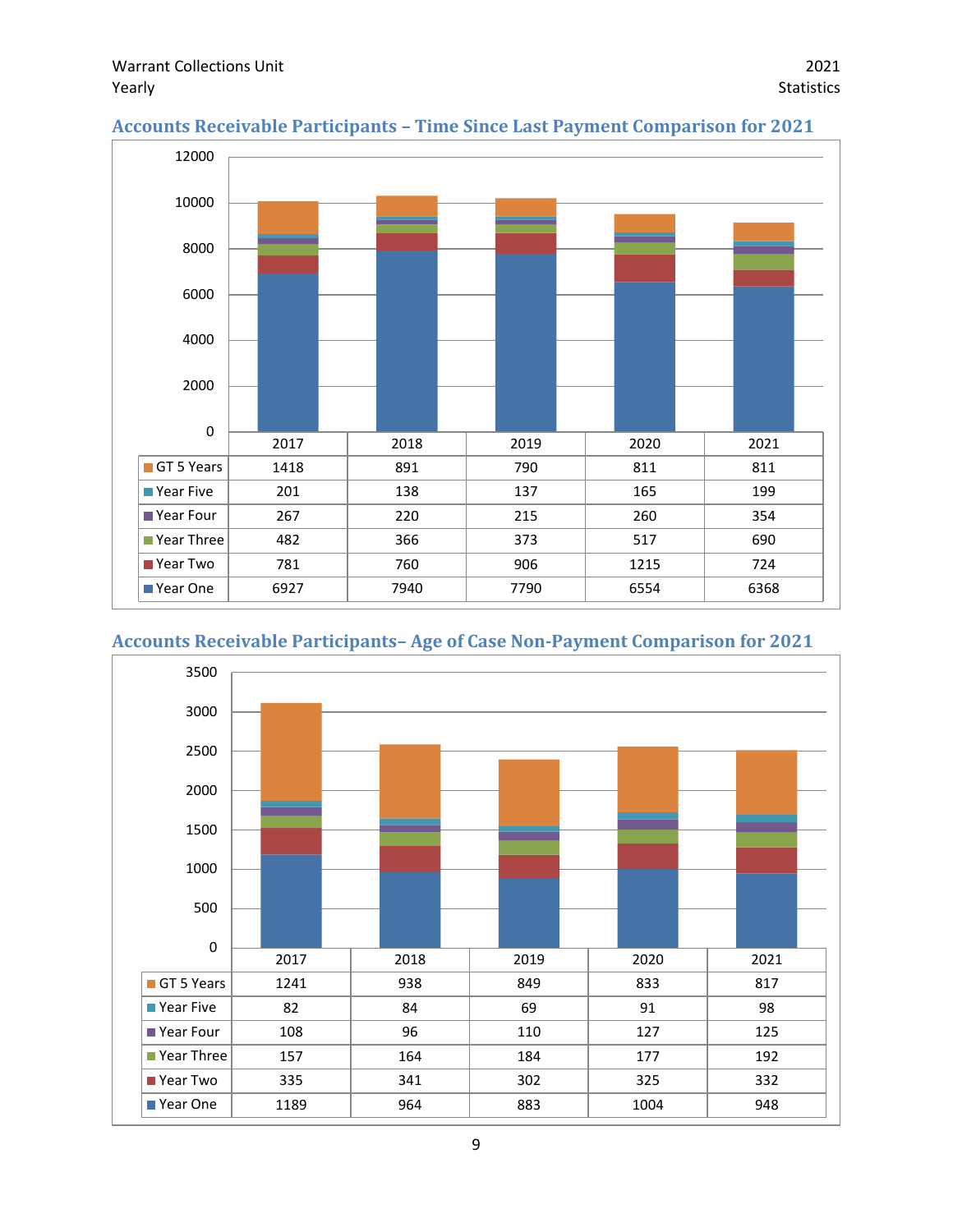## <span id="page-14-0"></span>**Payment Plans Paid Off**



## <span id="page-14-1"></span>**Prison Population Overview**



NOTE: 713 defendants sentenced to state, federal, or other state prisons owe \$5,613,705.01.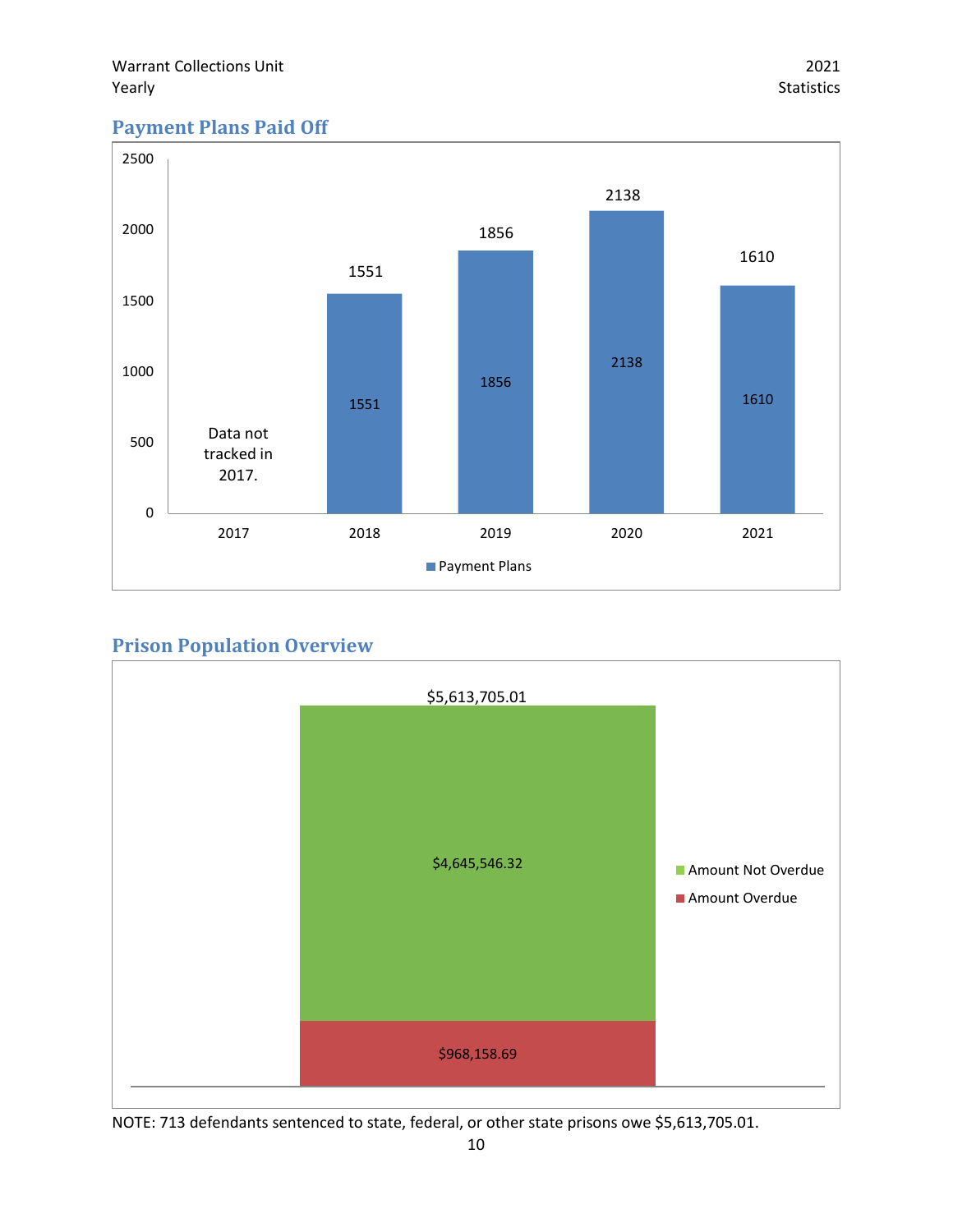## <span id="page-15-0"></span>**WCU Exonerations by Type**



## <span id="page-15-1"></span>**WCU Exonerations by Amount**

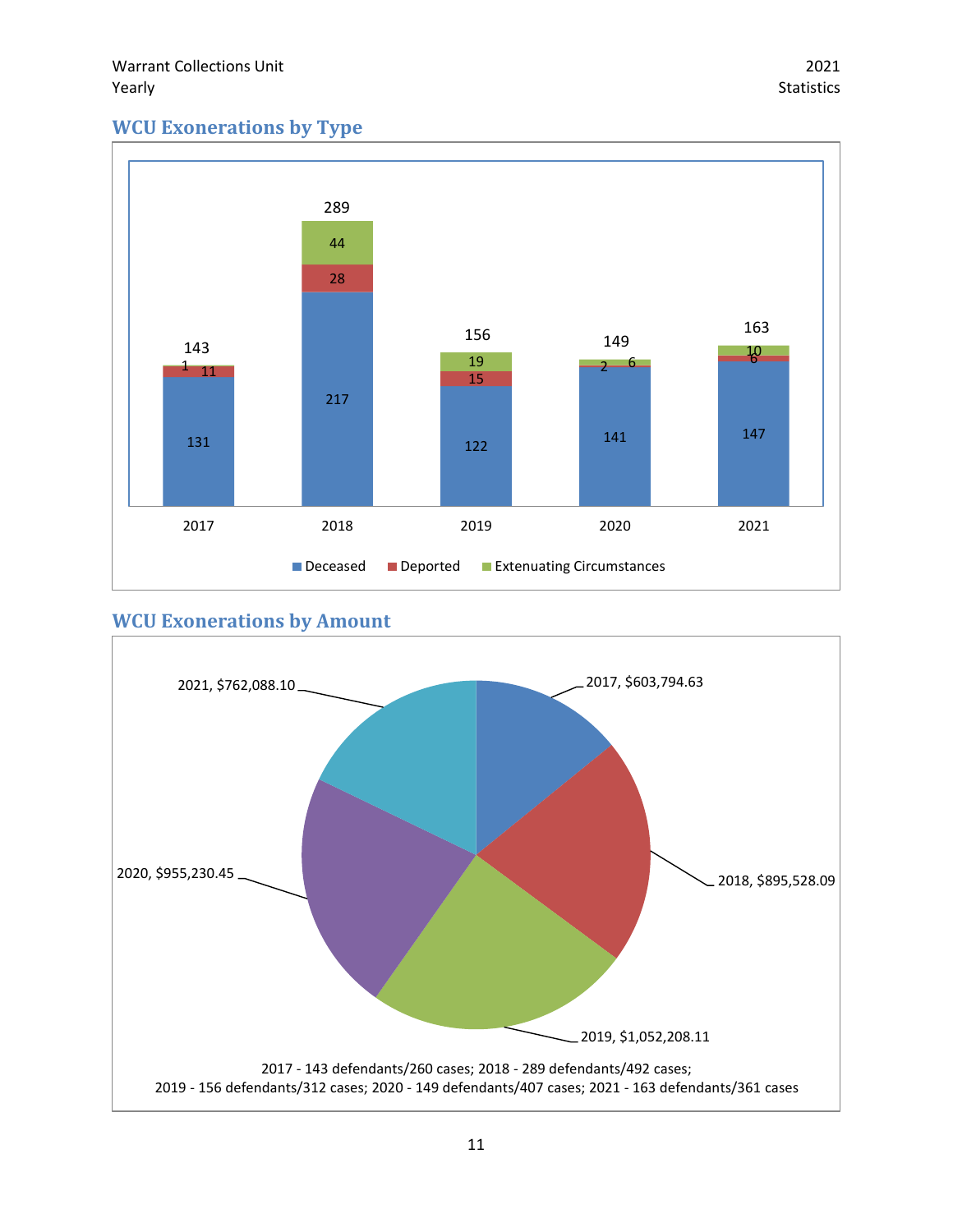## <span id="page-16-0"></span>**Breakdown of Collections by Disbursement**



NOTE: Approximately \$450,000 of supervision fees disbursed to the state is returned to the county.

## **FEIDERAL RESERVE NOTE |** WRITH DISTRICTIONS OF THE R C812302 **WASHINGTO** w **0251D** 81230 3 1. Perk DOLLA R

## <span id="page-16-1"></span>**Percentage of Collections by Disbursement Recipient for 2021**

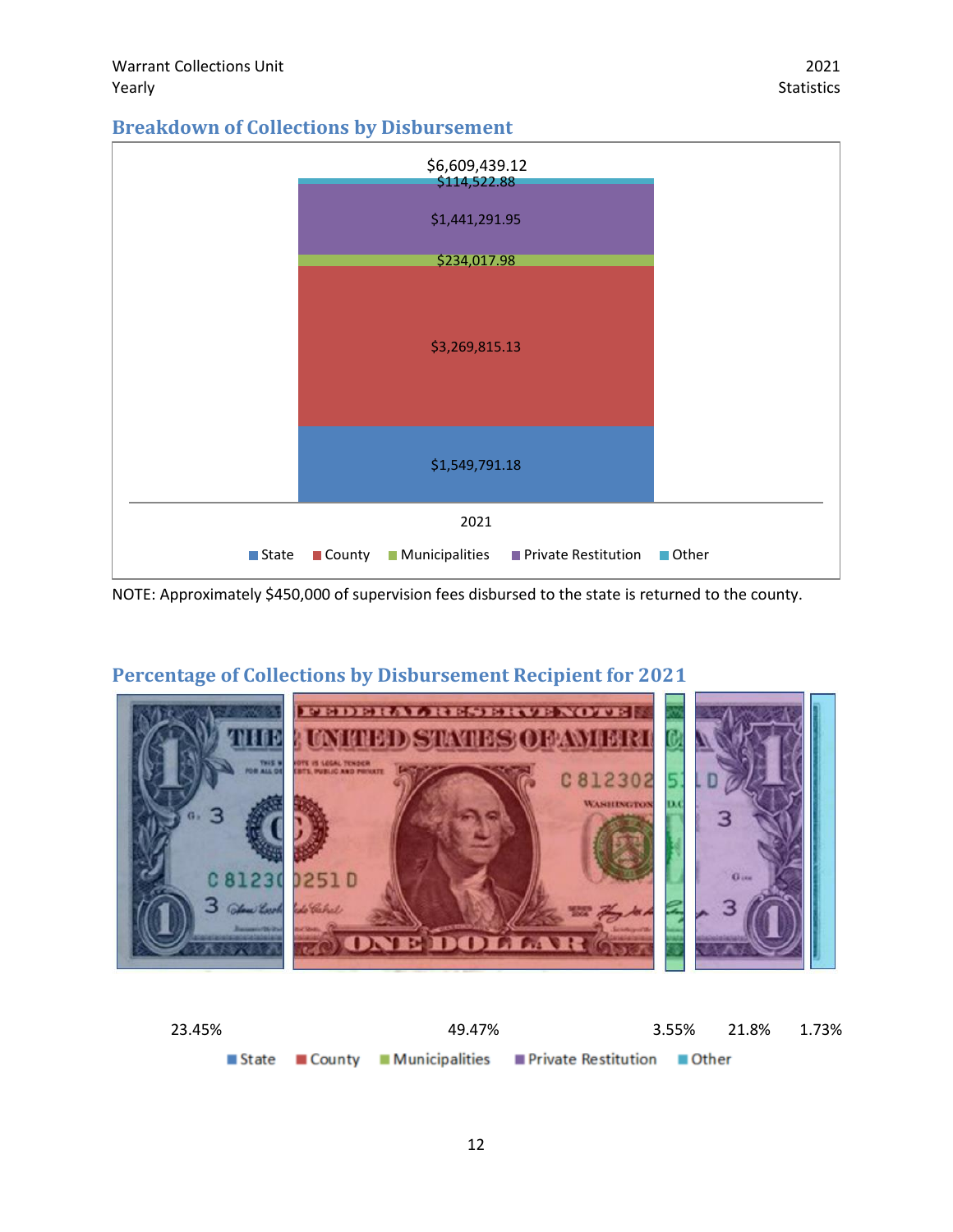## <span id="page-17-0"></span>**Funds Disbursed to the County – Cost to Collect**



NOTE: See Appendices II through IV for additional information.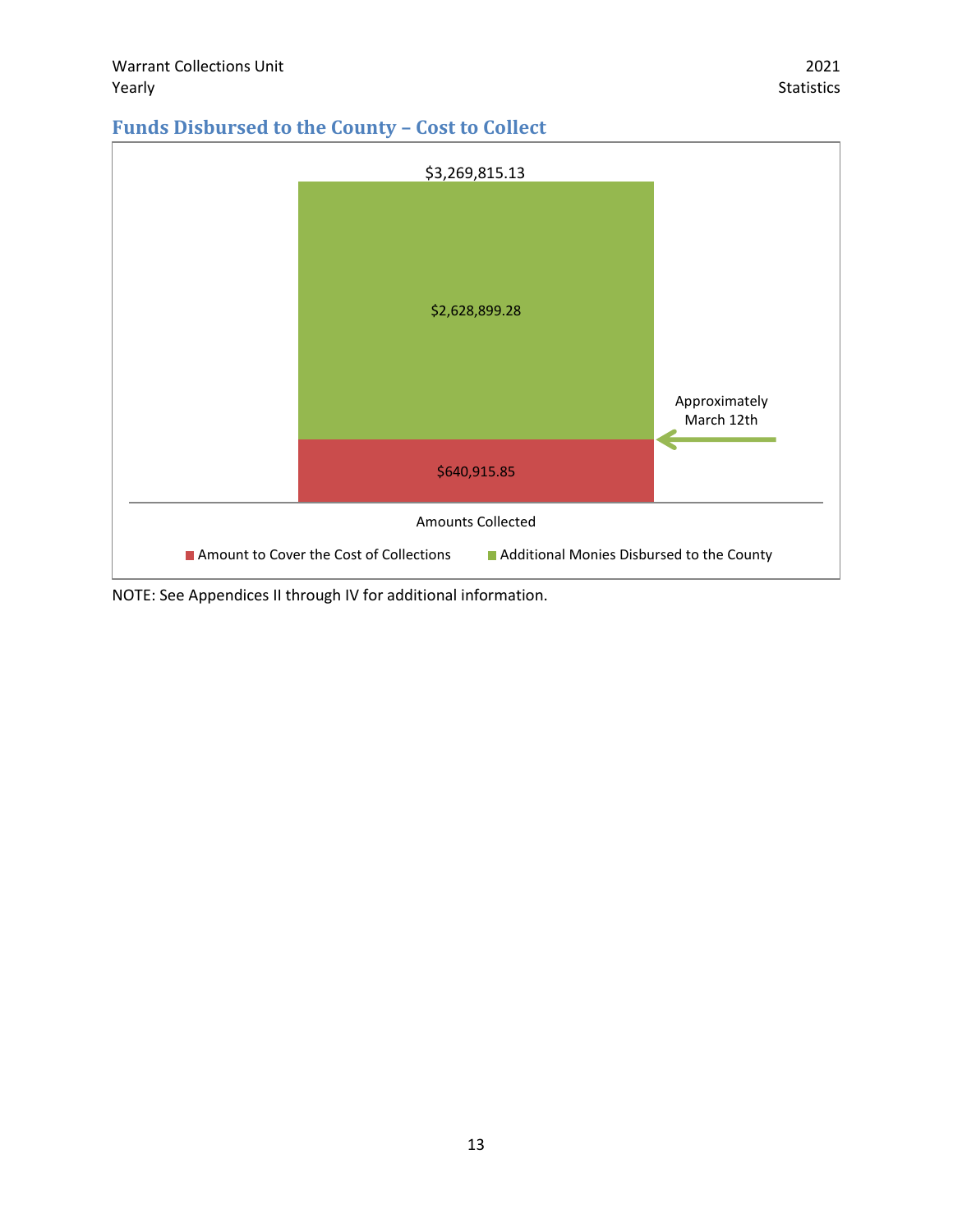## <span id="page-18-0"></span>Section Three – Appendices

## <span id="page-18-1"></span>**Appendix I – Raw Data/How Section Two Data Was Derived and Interpreted**

|                      | 2011         | 2012         | 2013         | 2014         | 2015         | 2016         | 2017           | 2018         | 2019         | 2020         | 2021         |
|----------------------|--------------|--------------|--------------|--------------|--------------|--------------|----------------|--------------|--------------|--------------|--------------|
| General Fund         | 1,413,916.85 | 1,374,178.89 | 1,334,361.25 | 1,501,550.77 | 1,613,229.32 | 1,714,266.59 | 2,147,037.24   | 2,480,797.76 | 2,490,335.00 | 2.425.497.00 | 2,439,068.00 |
| Criminal Justice     |              |              | 20.00        | 682.00       | 681.33       | 1,974.39     | 573.63         | 234.46       | 32.00        | 101.00       | 87.00        |
| Offender Supervision | 357,685.96   | 387,623.33   | 340,463.92   | 373,623.71   | 383,302.87   | 388,279.64   | 422,334.25     | 475,605.80   | 432,631.00   | 390,170.00   | 386,378.00   |
| ARD                  | 429.178.47   | 386,884.69   | 275.043.03   | 297.365.22   | 264,131.11   | 268.636.62   | 304.808.11     | 286.669.08   | 283,052,00   | 222,646.00   | 196,947.00   |
| Drug and Alcohol     | 175,608.18   | 179,777.73   | 163,723.68   | 175,658.66   | 164,150.60   | 181,859.28   | 188,360.59     | 216.574.55   | 217,568.00   | 217.645.00   | 205,861.00   |
| LF                   |              | 120.00       |              |              |              | ٠            |                |              |              |              |              |
| Victim Witness       | 19,693.10    | 25,687.84    | 20,558.93    | 26,158.08    | 32.920.51    | 37.277.60    | 39,602.54      | 33,164.92    | 38,603.00    | 40.497.00    | 41,474.00    |
| <b>Grand Total</b>   | 2,396,082.56 | 2.354.272.48 | 2,134,170.81 | 2,375,038.44 | 2,458,415.74 | 2,592,294.12 | 3, 102, 716.36 | 3,493,046.57 | 3,462,221.00 | 3,296,556.00 | 3,269,815.00 |
|                      |              |              |              |              |              |              |                |              |              |              |              |
|                      |              |              |              |              |              |              |                |              |              |              |              |
| Interest             | 7840.74      | 4929.92      | 1035.87      | 9643.61      | 2168.49      | 2766.32      | 5345.41        | 6174.55      |              |              |              |

#### <span id="page-18-2"></span>**Expanded Clerk of Courts Disbursement to the County**

There are two ways to view monies disbursed from the Clerk of Courts. The first is to examine the disbursements on a monthly basis as pulled from CPCMS. This method has its advantages in that it includes monies sent to the state that eventually are sent back to the county. Half of supervision fees are kept in the county while the other half are sent to the state. Some of these monies are returned. The CPCMS reports provide the amount of monies being disbursed, but does not provide any information about when and how much money will be sent to the county. The second is to examine monies deposited into each fund directly from the clerk of courts. This method provides the same information as the reports from CPCMS except there is no additional information regarding supervision fee monies sent to the county from the state. The amounts provided in the document use the first method as AOPC tracks the disbursements by year and by recipient.

#### <span id="page-18-3"></span>**Expanded A/R Information**

|                          | File from AOPC as of 12/31/2021                                                                          |                                                                                                                                                 |                 |              |              |              |              |              |                                                                                                                                   |                |  |
|--------------------------|----------------------------------------------------------------------------------------------------------|-------------------------------------------------------------------------------------------------------------------------------------------------|-----------------|--------------|--------------|--------------|--------------|--------------|-----------------------------------------------------------------------------------------------------------------------------------|----------------|--|
|                          |                                                                                                          | The dockets are identifiable to specific individuals who may have more than one docket in the system.                                           |                 |              |              |              |              |              |                                                                                                                                   |                |  |
|                          | The dockets provided by the AOPC are for any individuals with an outstanding balances greater than zero. |                                                                                                                                                 |                 |              |              |              |              |              |                                                                                                                                   |                |  |
|                          |                                                                                                          | The docket activity through 12/31/2021 but is for all open cases regardless of beginning date.                                                  |                 |              |              |              |              |              |                                                                                                                                   |                |  |
|                          |                                                                                                          |                                                                                                                                                 |                 |              |              |              |              |              |                                                                                                                                   |                |  |
|                          | AR balances below are for all outstanding cost and fines, and restitution owed to all parties.           |                                                                                                                                                 |                 |              |              |              |              |              |                                                                                                                                   |                |  |
|                          |                                                                                                          |                                                                                                                                                 |                 |              |              |              |              |              |                                                                                                                                   |                |  |
| <b>Based on Activity</b> |                                                                                                          |                                                                                                                                                 |                 |              |              |              |              |              |                                                                                                                                   |                |  |
|                          |                                                                                                          | The balances provided in the time based ranges are the total outstanding AR balances for individuals who qualify for that range.                |                 |              |              |              |              |              |                                                                                                                                   |                |  |
|                          |                                                                                                          | To qualify for a particular range is based on the number of days between most recent payment date and 12/31/21; if no payment is received it is |                 |              |              |              |              |              |                                                                                                                                   |                |  |
|                          |                                                                                                          | based on the earliest assessment date.                                                                                                          |                 |              |              |              |              |              |                                                                                                                                   |                |  |
|                          |                                                                                                          | The number of dockets represent number of dockets in that particular time based range.                                                          |                 |              |              |              |              |              |                                                                                                                                   |                |  |
| <b>AR Total</b>          | Total                                                                                                    | $0 - 90$                                                                                                                                        | $90 - 180$      | 181-270      | 271-365      | Year Two     | Year Three   | Year Four    | <b>Year Five</b>                                                                                                                  | <b>GT Five</b> |  |
| <b>AR Total</b>          | \$62,759,408.66                                                                                          | 41,070,571.11                                                                                                                                   | 5, 131, 461. 62 | 2,669,024.87 | 1,215,030.79 | 3,589,710.19 | 2,986,923.46 | 1,386,270.92 | 946,347.34                                                                                                                        | 3,764,068.36   |  |
| <b>Dockets</b>           | 24,341                                                                                                   | 10,843                                                                                                                                          | 2,914           | 1,719        | 908          | 2,090        | 1,820        | 850          | 590                                                                                                                               | 2,607          |  |
|                          |                                                                                                          |                                                                                                                                                 |                 |              |              |              |              |              |                                                                                                                                   |                |  |
|                          |                                                                                                          |                                                                                                                                                 |                 |              |              |              |              |              | The balances provided below meet the same criteria as above but are segregated between accounts with or without payment activity. |                |  |
| <b>Payment Status</b>    | Total                                                                                                    | $0 - 90$                                                                                                                                        | 90-180          | 181-270      | 271-365      | Year Two     | Year Three   | Year Four    | Year Five                                                                                                                         | <b>GT Five</b> |  |
| <b>NO PYMT</b>           | \$3,804,343.77                                                                                           | 343.876.80                                                                                                                                      | 310.139.49      | 288.338.55   | 145.232.72   | 703.617.34   | 353.867.46   | 257.016.79   | 167,330.36                                                                                                                        | 1,234,924.26   |  |
| PYMT                     | 58,955,064.89                                                                                            | 40,726,694.31                                                                                                                                   | 4,821,322.13    | 2,380,686.32 | 1,069,798.07 | 2,886,092.85 | 2,633,056.00 | 1,129,254.13 | 779,016.98                                                                                                                        | 2,529,144.10   |  |
|                          |                                                                                                          |                                                                                                                                                 |                 |              |              |              |              |              |                                                                                                                                   |                |  |
| Participants             | Total                                                                                                    | $0 - 90$                                                                                                                                        | 90-180          | 181-270      | 271-365      | Year Two     | Year Three   | Year Four    | <b>Year Five</b>                                                                                                                  | <b>GT Five</b> |  |
| <b>NO PYMT</b>           | 2,512                                                                                                    | 379                                                                                                                                             | 261             | 202          | 106          | 332          | 192          | 125          | 98                                                                                                                                | 817            |  |
| PYMT                     | 9,146                                                                                                    | 4382                                                                                                                                            | 1053            | 600          | 333          | 724          | 690          | 354          | 199                                                                                                                               | 811            |  |
|                          |                                                                                                          |                                                                                                                                                 |                 |              |              |              |              |              |                                                                                                                                   |                |  |
|                          |                                                                                                          |                                                                                                                                                 |                 |              |              |              |              |              |                                                                                                                                   |                |  |
|                          |                                                                                                          |                                                                                                                                                 |                 |              |              |              |              |              |                                                                                                                                   |                |  |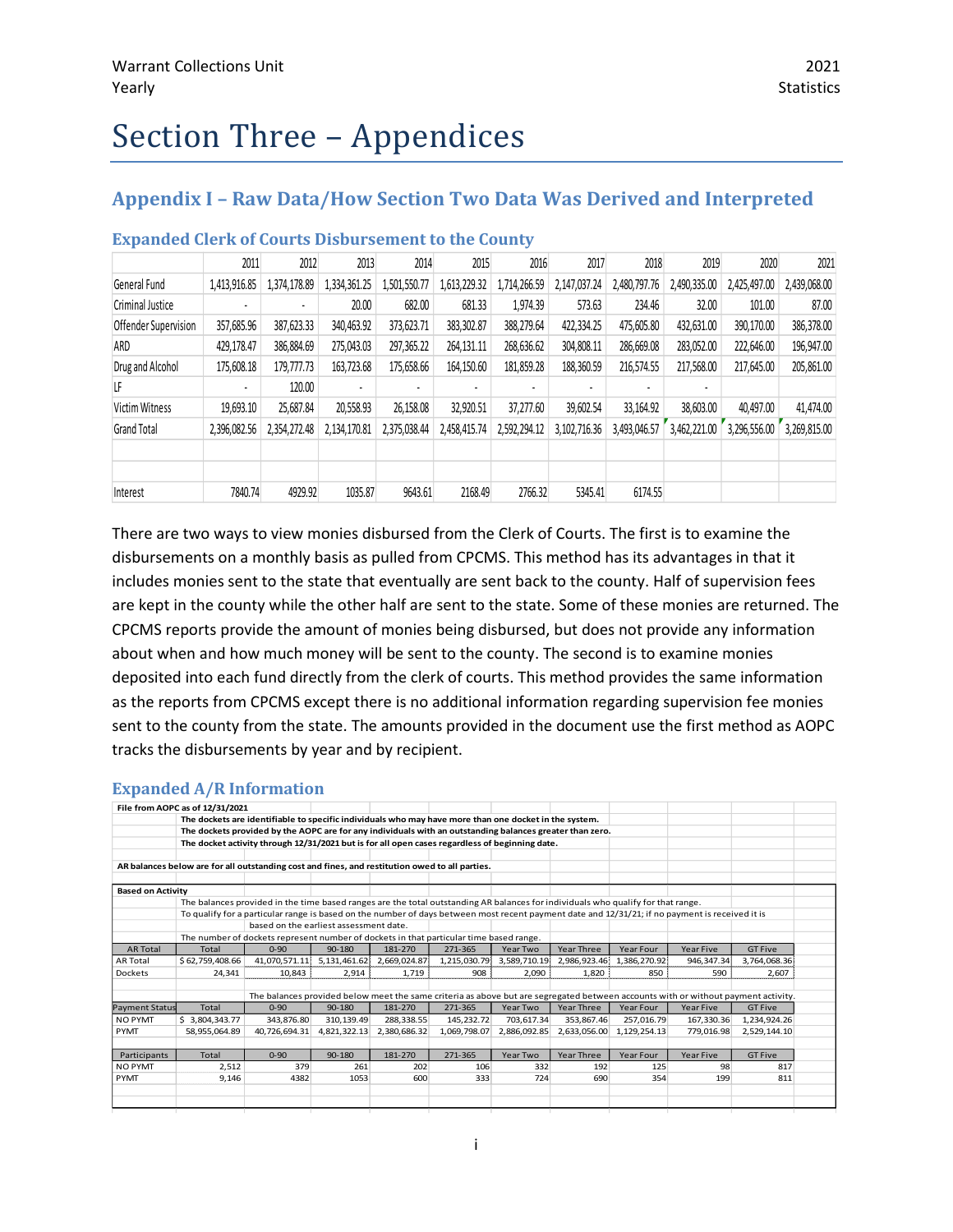|                                 |  | 2021   |  |  |  |  |  |
|---------------------------------|--|--------|--|--|--|--|--|
| Dockets                         |  | 24,341 |  |  |  |  |  |
| Individuals                     |  | 11,658 |  |  |  |  |  |
| Average Docket per Defendant    |  | 2.09   |  |  |  |  |  |
|                                 |  |        |  |  |  |  |  |
| Average Age                     |  | 41.00  |  |  |  |  |  |
|                                 |  |        |  |  |  |  |  |
| Average Age at First Docket Ass |  | 32.95  |  |  |  |  |  |
|                                 |  |        |  |  |  |  |  |
| Average Years Outstanding       |  | 8.07   |  |  |  |  |  |

| <b>AR Total</b>      |                                        | Total             | $0 - 90*$        | 90-180           | 181-270       | 271-365       | Year Two       | Year Three    | Year Four        | Year Five        | <b>GT Five</b> |
|----------------------|----------------------------------------|-------------------|------------------|------------------|---------------|---------------|----------------|---------------|------------------|------------------|----------------|
| <b>AR Total</b>      |                                        | \$62,759,408.66   | 41,070,571.11    | 5,131,461.62     | 2,669,024.87  | 1,215,030.79  | 3,589,710.19   | 2,986,923.46  | 1,386,270.92     | 946, 347. 34     | 3,764,068.36   |
| <b>Dockets</b>       |                                        | 24,341            | 10,843           | 2,914            | 1,719         | 908           | 2,090          | 1,820         | 850              | 590              | 2,607          |
| <b>Participants</b>  |                                        | 11,658            | 4,761            | 1,314            | 802           | 439           | 1,056          | 882           | 479              | 297              | 1,628          |
|                      |                                        |                   |                  |                  |               |               |                |               |                  |                  |                |
| saction Category     |                                        | Total             | $0 - 90$         | 90-180           | 181-270       | 271-365       | Year Two       | Year Three    | Year Four        | <b>Year Five</b> | <b>GT Five</b> |
| Assessment           |                                        | 94,520,501.39     | 63,534,079.81    | 7,906,565.00     | 3,938,500.90  | 1,793,271.70  | 4,994,822.89   | 4,313,735.04  | 1,824,793.72     | 1,340,746.35     | 4,873,985.98   |
| Adjustment           |                                        | (11, 203, 527.71) | (8,603,383.24)   | (696, 868.60)    | (276, 559.95) | (73, 787.64)  | (363,868.95)   | (424, 051.51) | (91,580.50)      | (155, 557.77)    | (517, 869.55)  |
| Payment              |                                        | (20, 557, 565.02) | (13,860,125.46)  | (2,078,234.78)   | (992, 916.08) | (504, 453.27) | (1,041,243.75) | (902.760.07)  | (346.942.30)     | (238.841.24)     | (592,048.07)   |
|                      |                                        |                   |                  |                  |               |               |                |               |                  |                  |                |
| saction Cate         | <b>Transaction Type</b>                | Total             | $0 - 90$         | 90-180           | 181-270       | 271-365       | Year Two       | Year Three    | <b>Year Four</b> | Year Five        | <b>GT Five</b> |
|                      | Assessment Assessment                  | 94,520,501.39     | 63,534,079.81    | 7,906,565.00     | 3,938,500.90  | 1,793,271.70  | 4,994,822.89   | 4,313,735.04  | 1.824,793.72     | 1.340.746.35     | 4,873,985.98   |
|                      | Adjustment   MDJ Adjustment            | (12, 307.88)      | (5,219.02)       | (1,949.09)       | (2,088.55)    | (87.10)       | (2, 118.01)    | (462.48)      | (96.63)          |                  | (287.00)       |
|                      | Adjustment Assessment Adjustment       | (15, 452.34)      | (14, 507.12)     | (20.00)          | (35.56)       |               | (9.58)         |               | (298.98)         | (10.15)          | (570.95)       |
|                      | Adjustment Assessment                  | 49,345.85         | 1,987.36         |                  | 1,105.00      |               | 1.751.85       | 43.070.00     |                  |                  | 1,431.64       |
|                      | Adjustment Case Balance Adjustment     | (20, 123.72)      | (9, 165.38)      | (2, 143.46)      | (757.25)      |               | (2,719.11)     | (1,585.74)    | (22.00)          |                  | (3,730.78)     |
|                      | Adjustment Decrease Amount             | (3,001,107.70)    | (1,859,056.88)   | (323, 447.62)    | (157, 688.42) | (39, 513.65)  | (186, 447.20)  | (165, 991.62) | (49, 777.06)     | (99,062.39)      | (120, 122.86)  |
|                      | Adjustment DJ Adjustment               | (7,492.79)        | (2,785.56)       | (2,725.30)       | (124.94)      | (1.35)        | (570.50)       | 174.36        | (450.50)         | (435.00)         | (574.00)       |
|                      | Adjustment Escheat Adjustment          | (109, 601.95)     | (78, 767.58)     | (7, 229.53)      | (8,639.75)    | (186.54)      | (4, 723.84)    | (5,425.99)    | (1,588.64)       | (20.00)          | (3,020.08)     |
|                      | Adjustment Escrow Adjustment           | 1,581.11          |                  |                  | 1,581.11      |               |                |               |                  |                  |                |
|                      | <b>Adjustment</b> Initial Case Balance | (674, 024.68)     | (318,002.78)     | (46, 604.04)     | (21, 419.90)  | (12,655.10)   | (13, 181.64)   | (51,693.56)   | (15,935.70)      | (12,941.60)      | (181, 590.36)  |
|                      | Adjustment Migrated Adjustment         | (29,088.52)       | (13, 173.18)     | (229.47)         | 150.00        |               | (13,600.26)    | (810.00)      | (929.61)         |                  | (496.00)       |
| Adjustment Subrogate |                                        | (8,415,638.98)    | (7, 157, 335.85) | (327.699.46)     | (126,099.00)  | (23, 470.38)  | (184.077.09)   | (294.106.75)  | (31.408.91)      | (48.403.32)      | (223, 038.22)  |
|                      | Adjustment Transfer Adjustment         | 1,885.00          | 1,435.00         |                  |               |               |                |               |                  |                  | 450.00         |
|                      | Adjustment Adjustment                  | 2,995.10          | 2,995.10         |                  |               |               |                |               |                  |                  |                |
|                      | Adjustment Void Escheat Adjustment     | 499.75            | 499.75           |                  |               |               |                |               |                  |                  |                |
|                      | Adjustment Increase Amount             | 1,025,004.04      | 847,712.90       | 15,179.37        | 37,457.31     | 2,126.48      | 41,826.43      | 52,780.27     | 8,927.53         | 5,314.69         | 13,679.06      |
| Payment              | <b>Void Payment</b>                    | 152,205.30        | 59,546.52        | 9,486.90         | 4,782.08      | 1,728.00      | 58,833.14      | 9,707.07      | 2,017.50         | 2,013.71         | 4,090.38       |
| Payment              | Disbursement                           | (56.78)           |                  |                  |               |               |                |               |                  |                  | (56.78)        |
| Payment              | Payment                                | (14, 357, 969.20) | (9,251,151.30)   | (1, 416, 395.31) | (730.648.02)  | (336,078.44)  | (908, 969.57)  | (723.021.67)  | (297.194.27)     | (205.745.52)     | (488, 765.10)  |
| Payment              | <b>Payment From Escrow</b>             | (6,828,380.45)    | (4,980,684.40)   | (717, 354.61)    | (289, 264.58) | (176,062.45)  | (211, 828.26)  | (208, 606.29) | (76,686.37)      | (45, 164.87)     | (122, 728.62)  |
| Payment              | <b>Reverse Payment</b>                 | 476,626.11        | 312, 153.72      | 46,028.24        | 22,214.44     | 5,959.62      | 20,720.94      | 19,160.82     | 24,920.84        | 10,055.44        | 15,412.05      |
| Payment              | Reapply                                | 10.00             | 10.00            |                  |               |               |                |               |                  |                  |                |

## <span id="page-19-0"></span>**Summary of CPCMS Data and Reports**

While CPCMS is used to manage common pleas court cases, there are several postsentencing tools that allow counties to assess costs, collect payments, and disburse monies. To fully manage payments, payment plans allow for one payment plan for each defendant. The searching tools in CPCMS and the available reports assist county staff to ensure all defendants who owe costs are on a payment plan and payments are being made to the satisfaction of the Court.

The available screens include scheduling hearings, creating dunning letters, and referring cases to collections. These reports also assist staff as they monitor their caseloads to ensure payments are made in full and on-time or reach out to anyone for which payments are not made on-time or in full. The information stored in CPCMS, besides having robust forms and reports, provides for a data extraction. Each year, the District Court Administrator submits a records request to receive basic data from the databases that populate CPCMS. This data extraction is used, along with manual records kept throughout the year, to populate section two.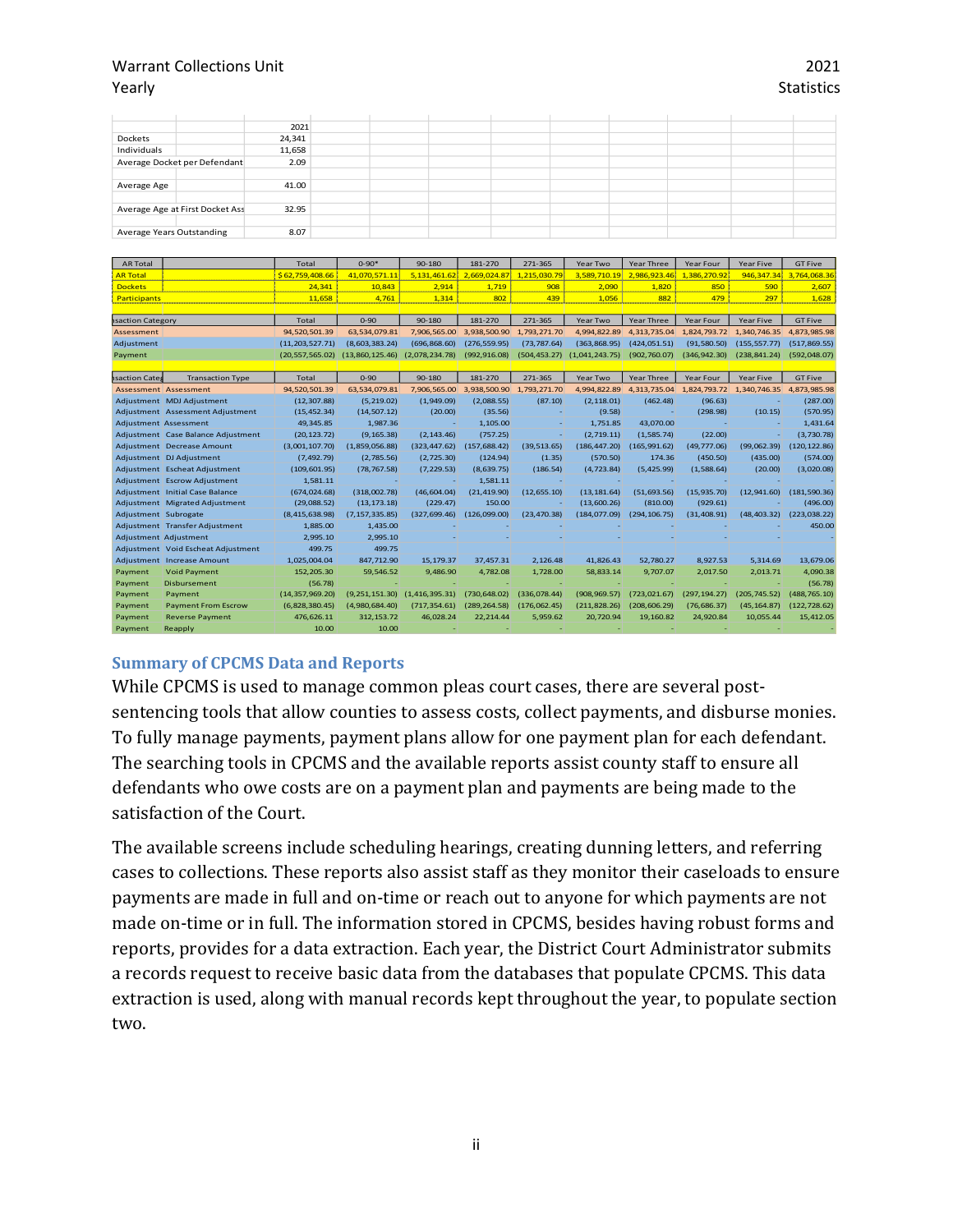## <span id="page-20-0"></span>**Appendix II – WCU Office and Supporting Staff in Other Offices**

### <span id="page-20-1"></span>**Warrant Collections Unit**

- Toye Smith Supervisor
- Jennifer Klinger Court Fiscal Technician
- Kim Britton Court Fiscal Technician
- Staci Snyder Court Fiscal Technician
- Lisa Myers **Court Fiscal Technician**
- Malinda Starner Court Fiscal Technician
- Amy Zorn Admin Technician

### <span id="page-20-2"></span>**Sheriff's Office**

A position in the Sheriff's Office, currently Tim Black, is charged to the Warrant Collections Unit. It is charged to WCU because Sheriff's Office deputies serve warrants in addition to the constable. One full-time position – salary and benefits – are charged to WCU although the work is typically completed with a partner. The off set of the amount of time Tim spends on other duties is roughly equal to the amount of time other deputies assist and provide support to the Warrant Collections Unit.

### <span id="page-20-3"></span>**Clerk of Courts Office**

Clerk of Courts staff processes warrants and the related paperwork in CPCMS. This includes entering the information in CPCMS when issued and when served or vacated and processing the filing for Clerk of Courts records and service. It takes approximately thirteen minutes to make the necessary notations in CPCMS, process the filing, and provide any necessary service. The time to record the work generated by the Warrant Collections Unit is equal to one half of the annual salary and benefits for a clerk of courts administrative technician. For point of reference, there are six administrative technicians who complete this work in the Clerk of Courts Office. For purposes of this calculation, the average salary was used and, although not all have county benefits, the amount for full benefits was used to establish \$70,012.61 as the average salary and benefits. There were 0 warrants issued due to covid, 207 recalled, or otherwise processed in 2021. It takes approximately 13 minutes to process which equates to roughly 45 hours annually. This equates to on average \$1,615.68.

## <span id="page-20-4"></span>**Cost and Fines**

Costs and Fines staff provide a service to Cumberland County while fulfilling a statutorily required role of taking payments for court costs, fees, fines, and restitution. The cost to operate which includes salary and benefits is currently \$111,636.81. Approximately half their time is spent on fiscal and assessment management and half is spent on taking payments. Therefore, the costs associated with collections is roughly equal to \$55,818.41.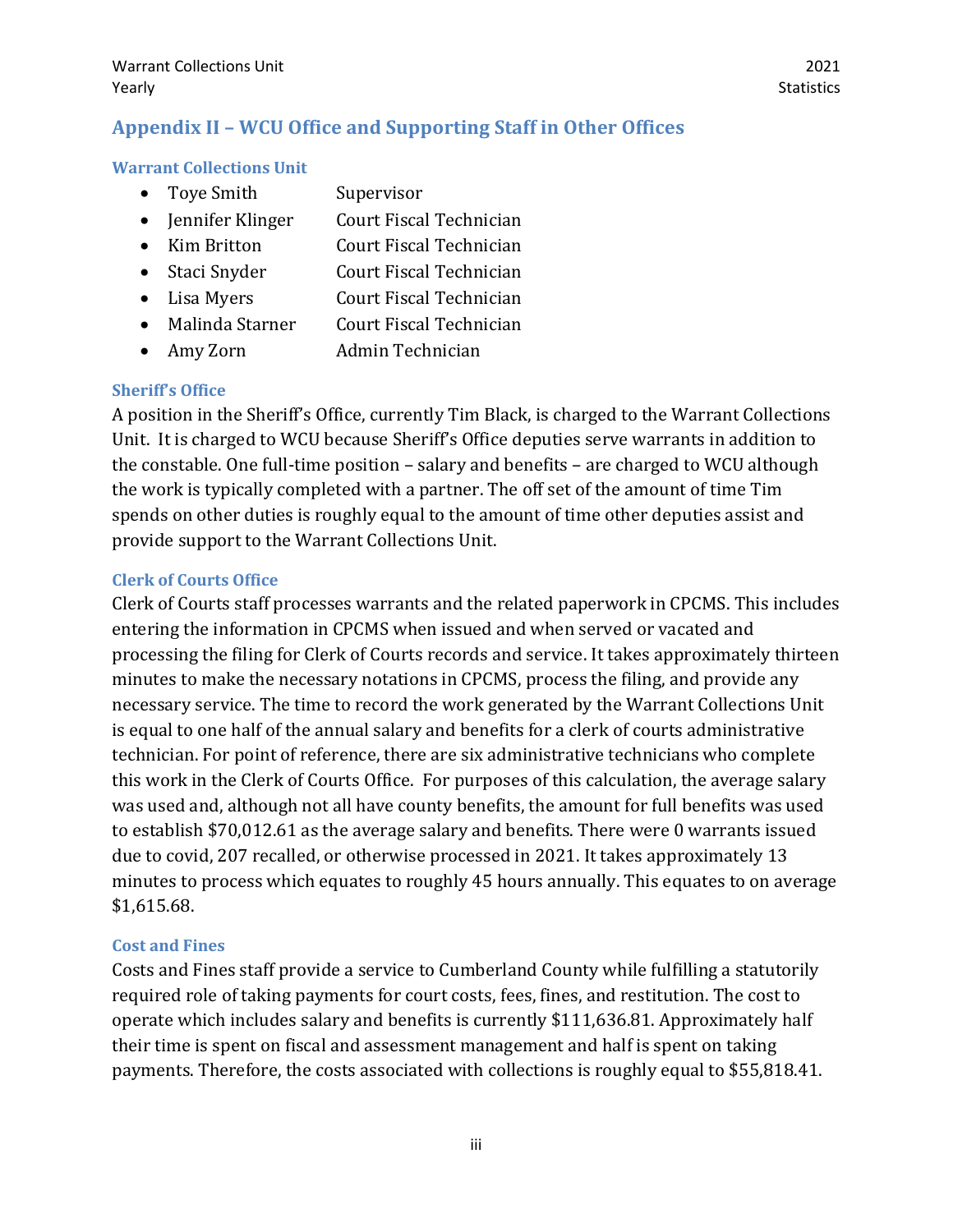#### <span id="page-21-0"></span>**Court Administration**

Very little to no support work is completed in Court Administration. Supervisory duties are assigned to staff who are paid by AOPC.

#### <span id="page-21-1"></span>**Cost to Collect**

The Warrant Collections Unit cost \$583,481.76 to operate in 2021. This includes salary and benefits for office staff as well as one position in the Sheriff's Office. Additional costs related to the Warrant Collections Unit include processing and data entry in the Clerk of Courts office. The total amount spent was \$585,097.44.

The unit collected \$5,228,343.67 in costs, fees, fines, and restitution. Therefore, the cost to collect a dollar is \$583,481.76/ \$5,228,343.67 which equals roughly eleven cents. This translates to the collection of \$9.09 for every \$1.00 spent.

The total cost of collections is \$640,915.85 which includes the cost of passive collections. This amount includes salary and benefits for the warrant collections unit, sheriff's department staff, clerk of courts staff, and the costs and fines staff. The cost to collect a dollar is \$640,915.85 / \$6,634,791.79 which equals roughly ten cents. This translates to the collection of \$10.00 for every \$1.00 spent.

## <span id="page-21-2"></span>**Appendix III – Overview of WCU Collections vs. Operating Costs**

| Year | Expenses    | Personnel    | Total        | Brought In     | Net Gain       |
|------|-------------|--------------|--------------|----------------|----------------|
| 2014 | \$1,453.83  | \$23,740.89  | \$25,194.72  | \$88,474.03    | \$63,279.31    |
| 2015 | \$19,428.56 | \$100,384.90 | \$119,813.46 | \$210,977.00   | \$91,163.54    |
| 2016 | \$19,759.02 | \$129,767.93 | \$149,526.95 | \$289,395.76   | \$139,868.81   |
| 2017 | \$16,953.99 | \$235,505.28 | \$252,459.27 | \$595,783.15   | \$343,323,88   |
| 2018 | \$39,825.84 | \$283,594.76 | \$323,420.60 | \$3,394,092.44 | \$3,070,671.84 |
| 2019 | \$37,942.33 | \$357,722.95 | \$395,665.28 | \$3,770,764.53 | \$3,375,099.25 |
| 2020 | \$22,244.59 | \$369,628.85 | \$391,873.44 | \$4,461,597.61 | \$4,069,724.20 |
| 2021 | \$19,841.85 | \$563,639.91 | \$583,481.76 | \$5,228,343.67 | \$4,644,861.91 |

NOTE: Total WCU cost with medical benefits was included in 2021 totals.

## <span id="page-21-3"></span>**Appendix IV – Office Overview – How the work is done**

When a defendant is sentenced, the court may order the individual to pay the costs of prosecution, any fines, and/or restitution related to the case. Several factors may be involved in the determination of the defendant's court-ordered fees. Some fines are mandated by law, while others are determined by the court. Court costs are mandated by law or local rule. Restitution is determined based on the amount of damage incurred.

Once a defendant's case has a conviction, a payment plan is created in order to collect any fines/costs/restitution assigned to their respective case. According to the County Collections policy, there are two distinguishing factors on how ones payment plan is established. The factors include if the defendant does or does not owe restitution. If a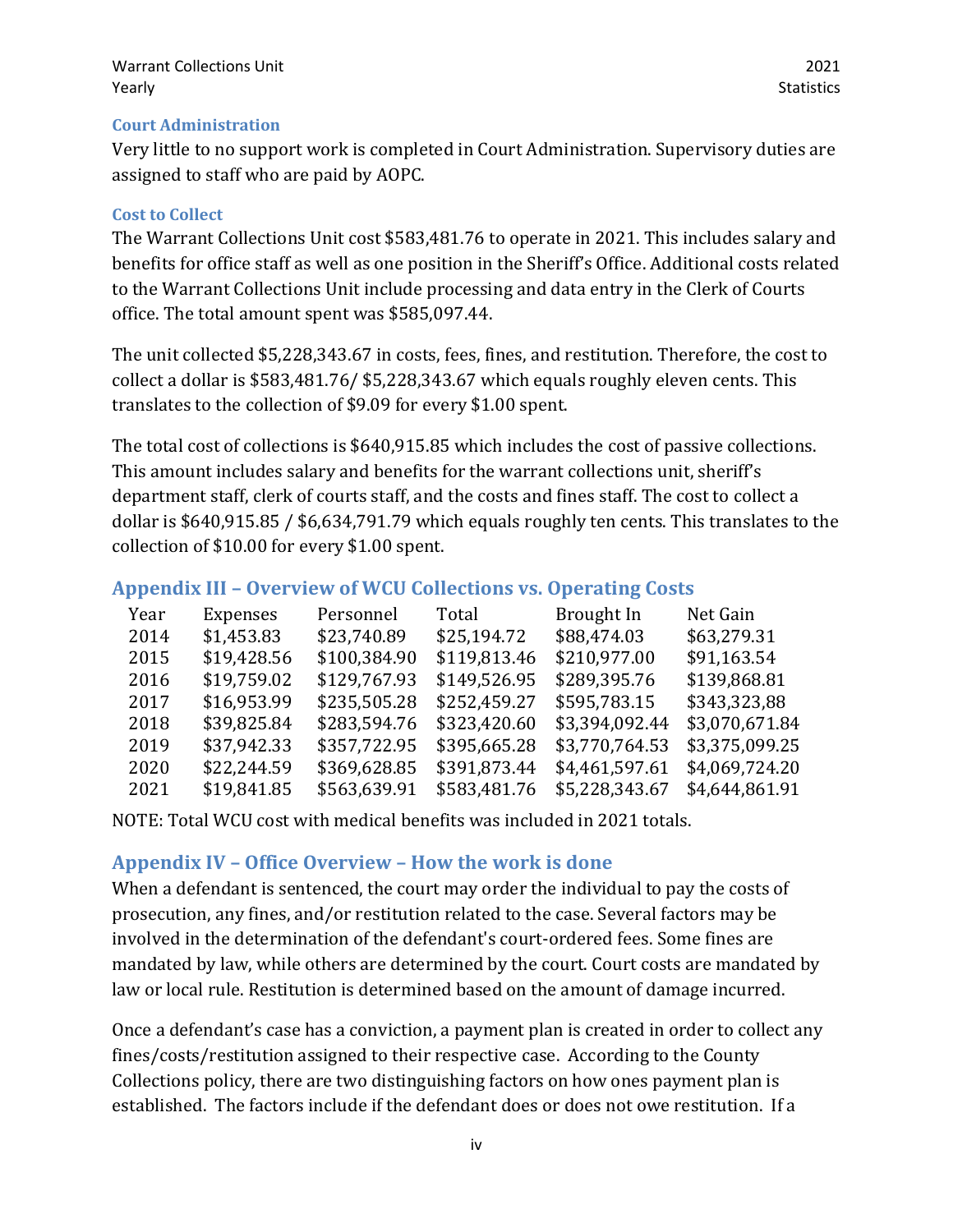defendant does not owe restitution, a default payment plan is set up at \$100 a month. If restitution is owed, a default payment plan is set at \$250 a month. These amounts can change either on an agreed upon payment agreement with the defendant and the Warrant Collections Unit staff or an Ability to Pay (ATP) assessment.

Once a payment plan has been established and an amount is determined, the collection process begins. An initial letter is mailed to the defendant in reference to the set amount to be paid. As time progresses and payments are made, the plan is monitored for compliance by a dedicated staff member of the unit. If the defendant fails to pay, a 30 day, 60 day, 90 day and final demand letters are mailed to defendant to bring their payment plan current. If a defendant fails to pay after the final letter, progressive sanctions are imposed upon the defendant. Sanctions may include an Administrative Hearing held with the case managers, Driver's license suspension (Title 75 offenses), Collections Court and, as a last resort, a Bench warrant for the defendant's arrest.

Once a warrant has been issued, the warrants are loaded into a local and national data base for the defendant's arrest. These warrants can be served by law enforcement, the Cumberland County Sheriff's office and/or the Pennsylvania constable assigned to the unit. Once a warrant is served, contact is made with the defendant to collect delinquent amounts owed, pay a purge, or see a Judge. If the Judge determines the defendant is in Contempt of their sentencing order, the defendant can be held in Contempt and ordered to serve up to 6 months in the local prison until a purge amount is paid on their payment plan. At any time in the sanctioning process the defendant can come into compliance with their payment plan, they return to the beginning process of their payment plan by contacting the Warrant Collections Unit.

It should be noted that when a warrant is issued, the warrants are given to Constable Kevin Preston and/or Deputy Sheriff Tim Black to serve the warrant on the respective defendant. If either of these individuals makes contact with a defendant, the defendant may be taken into custody and transported to Cumberland County Prison until a staff member can meet with the individual. The constable or sheriff may collect money in the field and issue a hand receipt to the defendant. Additionally, the defendant will be given instructions to contact the Warrant Collections Unit and/or given a court date to appear for a future Collections Court. If a payment is collected in the field, the payment (cash, check, money order) with the field hand receipts are turned in to the Fines and Costs office on the second floor of the Cumberland County Courthouse.

## <span id="page-22-0"></span>**Appendix V – Uniform Disbursement Schedule**

1. The collection agency fee provided for in 42 Pa.C.S. Section 9730.1 shall be paid paid first, but only in cases where the private collection agency has secured the funds from the defendant or a third party and the payment is made to the court. No more than 25%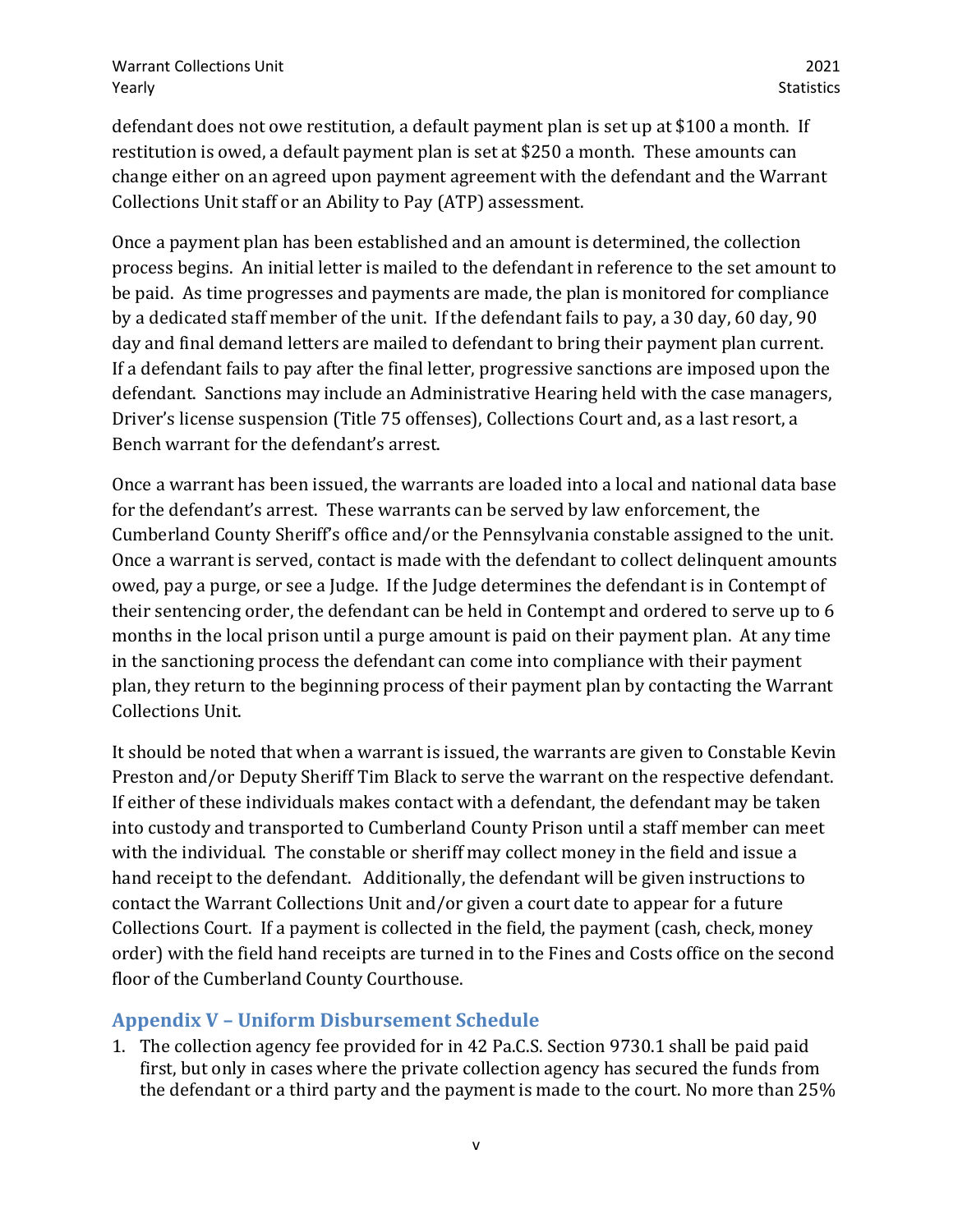of each payment secured from the defendant by the private collection agency may be applied towards this fee.

- 2. The Crime Victim Compensation Fund and Victim Witness Services Fund penalty assessment fees.
- 3. At least 50%\* of any additional payment shall go to restitution until it is paid in full (see 42 Pa.C.S. § 9728(g.1)). When restitution is ordered to more than one recipient at the same time, the court shall set the priority of payment as follows, in accordance with 18 Pa.C.S. § 1106(c)(1)(ii)(A)-(D):
	- 1. The victim;
	- 2. The Crime Victim's Compensation Board;
	- 3. Any other governmental agency which has provided reimbursement to the victim as a result of the defendant's criminal conduct;
	- 4. Any insurance company which has provided reimbursement to the victim as a result of the defendant's criminal conduct.
- 4. Judicial Computer Project/Access To Justice (JCS/ATJ) Fee (see 42Pa.C.S. § 3733(a.1)).
- 5. Various fees such as electronic monitoring fees, offender supervision fees, and alcohol highway safety school fees.
- 6. All other fines, fees, costs, reparations, penalties and other remittances except for judgment or satisfaction fees shall be distributed based upon a pro-rated formula. Specifically, the amount of the payment allocated to each outstanding item shall be determined by dividing the outstanding balance for the individual item by the combined total of the outstanding balances for all items. The resulting number is then multiplied by the amount of the payment to determine how much of the payment shall be allocated to the outstanding balance of the individual item involved.
- 7. Fees charged by the clerk of courts, prothonotary, other entity in the county responsible for the distribution and disbursement of all fines, fees, costs, reparations, restitution, penalties, or other remittances, or the Clerk of Philadelphia Municipal Court for the entry or satisfaction of a civil judgment related to a criminal proceeding, as set forth in 42 Pa.C.S. § 1725, 42 P.S. §§ 21010, 21042, and 21071 shall be paid last. The amount of the payment allocated to each fee shall be determined by dividing the outstanding balance for the individual fee by the combined total of the outstanding balances for both fees.

## <span id="page-23-0"></span>**Appendix VI – Specialty Court Overview**

## <span id="page-23-1"></span>**Treatment Court**

Treatment Court is broken into five phases. While the five phases can take up to six months to complete, each participant is different and is able to work at his or her pace. Payment collection and an expectation that the participant in treatment court will pay costs and fines begins when the participant enters phase 3. Prior to phase 3, staff must zero out payment due information in the payment plan established when costs, fees, fines etc. were assessed. An open line of communications ensures payment plans are established